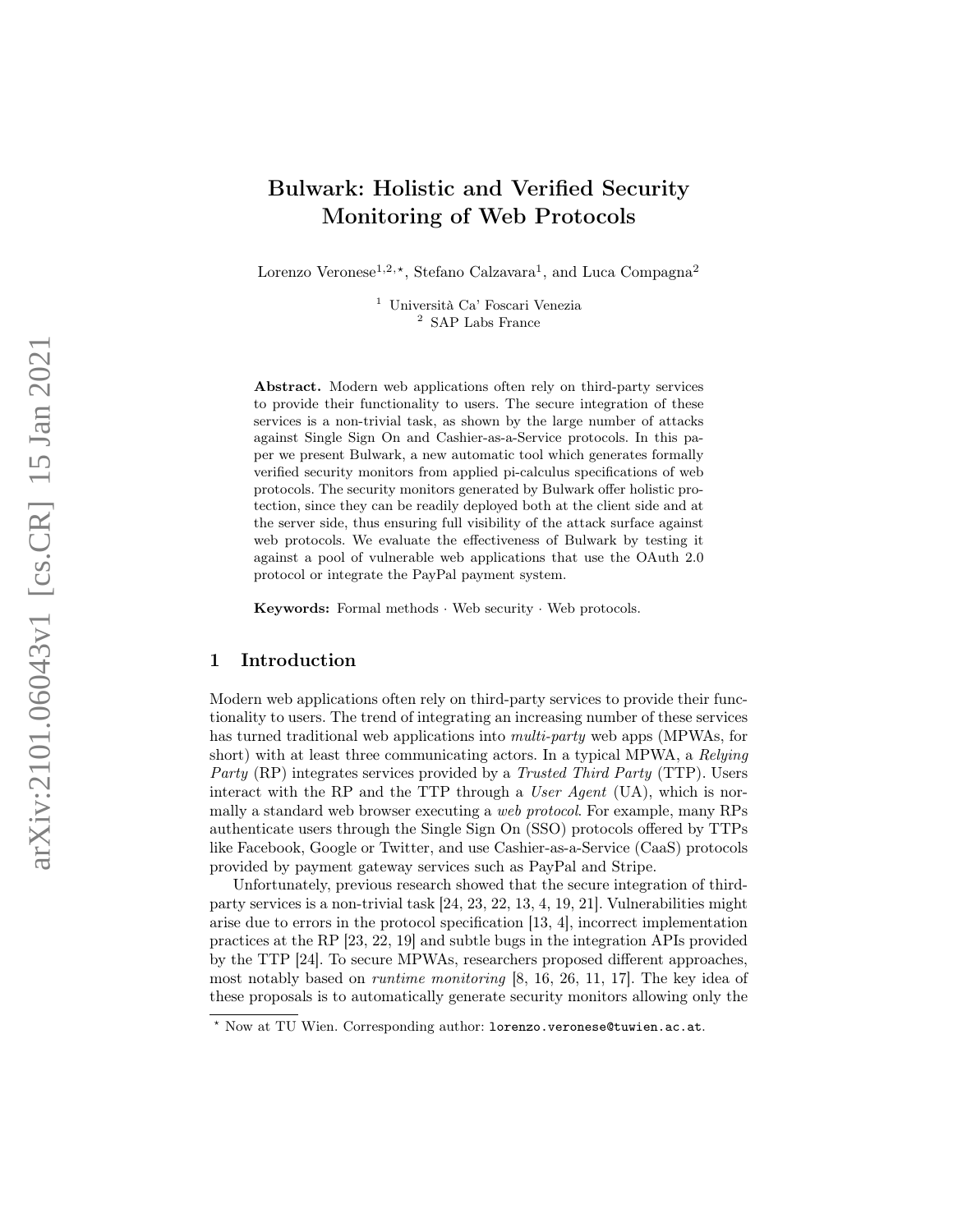web protocol runs which comply with the expected, ideal run. Security monitors can block or try to automatically fix protocol runs which deviate from the expected outcome.

In this paper, we take a retrospective look at the design of previous proposals for the security monitoring of web protocols and identify important limitations in the current state of the art. In particular, we observe that:

- 1. existing proposals make strong assumptions about the placement of security monitors, by requiring them to be deployed either at the client [\[8,](#page-17-7) [16\]](#page-17-8) or at the RP [\[26,](#page-17-9) [11,](#page-17-10) [17\]](#page-17-11). In our work we show that both choices are sub-optimal, as they cannot prevent all the vulnerabilities identified so far in popular web protocols (see Section [4\)](#page-4-0);
- 2. most existing proposals are not designed with formal verification in mind. They can ensure that web protocol runs are compliant with the expected run, e.g., derived from the network traces collected in an unattacked setting, however they do not provide any guarantee about the actual security properties supported by the expected run itself [\[26,](#page-17-9) [11,](#page-17-10) [17\]](#page-17-11).

Based on these observations, we claim that none of the existing solutions provides a reliable and comprehensive framework for the security monitoring of web protocols in MPWAs.

Contributions. In this paper, we contribute as follows:

- 1. we perform a systematic, comprehensive design space analysis of previous work and we identify concrete shortcomings in all existing proposals by considering the popular OAuth 2.0 protocol and the PayPal payment system as running examples (Section [4\)](#page-4-0);
- 2. we present Bulwark, a novel proposal exploring a different point of the design space. Bulwark generates formally verified security monitors from applied picalculus specifications of web protocols and lends itself to the appropriate placement of such monitors to have full visibility of the attack surface, while using modern web technologies to support an easy deployment. This way, Bulwark reconciles formal verification with practical security (Section [5\)](#page-10-0);
- 3. we evaluate the effectiveness of Bulwark by testing it against a pool of vulnerable web applications that use the OAuth 2.0 protocol or integrate the PayPal payment system. Our analysis shows that Bulwark is able to success-fully mitigate attacks on both the client and the server side (Section [6\)](#page-13-0).

# <span id="page-1-1"></span>2 Motivating Example

As motivating example, shown in Fig. [1,](#page-2-0) we selected a widely used web protocol, namely OAuth 2.0 in explicit mode, which allows a RP to leverage a TTP for authenticating a user operating a  $UA^3$  $UA^3$ . The protocol starts (step 1) with the UA

<span id="page-1-0"></span><sup>&</sup>lt;sup>3</sup> The protocol in the figure closely follows the Facebook implementation; details might slightly vary for different TTPs.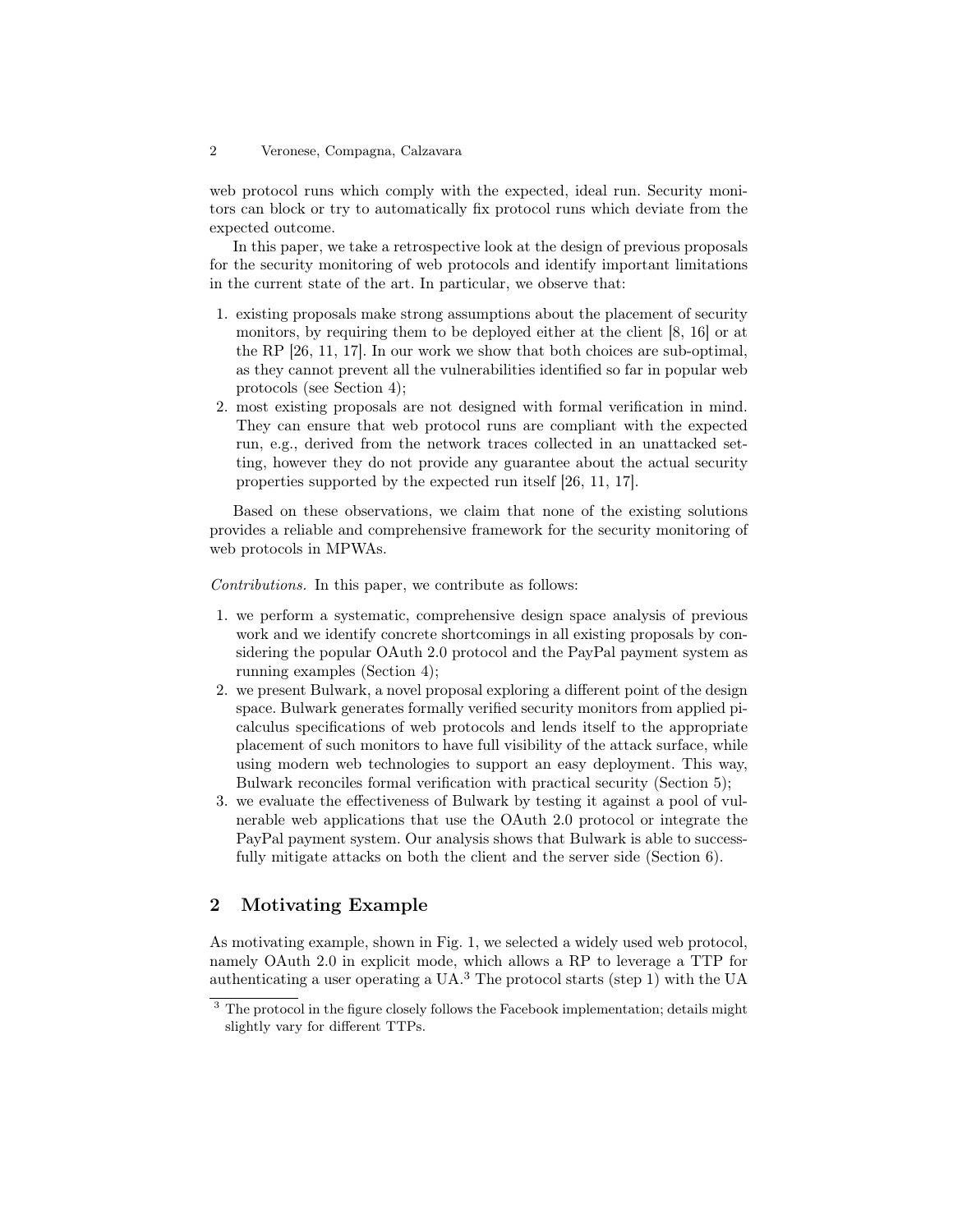

<span id="page-2-0"></span>Fig. 1. Motivating example: Facebook OAuth 2.0 explicit mode

visiting the RP's login page. A login button is provided back that, when clicked, triggers a request to the TTP (steps 2-3). Such a request comprises: client\_id, the identifier registered for the RP at the TTP; reduri, the URI at RP to which the TTP will redirect the UA after access has been granted; and state, a freshly generated value used by the RP to maintain session binding with the UA. The UA authenticates with the TTP (steps 4-5), which in turn redirects the UA to the reduri at RP with a freshly generated value code and the state value (steps 6-7). The RP verifies the validity of code in a back channel exchange with the TTP (steps 8-9): the TTP acknowledges the validity of code by sending back a freshly generated token indicating the UA has been authenticated. Finally, the RP confirms the successful authentication to the UA (step 10).

Securely implementing such a protocol is far from easy and many vulnerabilities have been reported in the past. We discuss below two representative attacks with severe security implications.

Session Swapping [\[22\]](#page-17-2). Session swapping exploits the lack of contextual binding between the login endpoint (step 2) and the callback endpoint (step 7). This is often the case in RPs that do not provide a state parameter or do not strictly validate it. The attack starts with the attacker signing in to the TTP and obtaining a valid code (step 6). The attacker then tricks an honest user, through CSRF, to send the attacker's code to the RP, which makes the victim's UA authenticate at the RP with the attacker's identity. From there on, the attacker can track the activity of the victim at the RP. The RP can prevent this attack by checking that the value of state at step 7 matches the one that was generated at step 2. The boxed shapes around state represent this invariant in Fig. [1.](#page-2-0)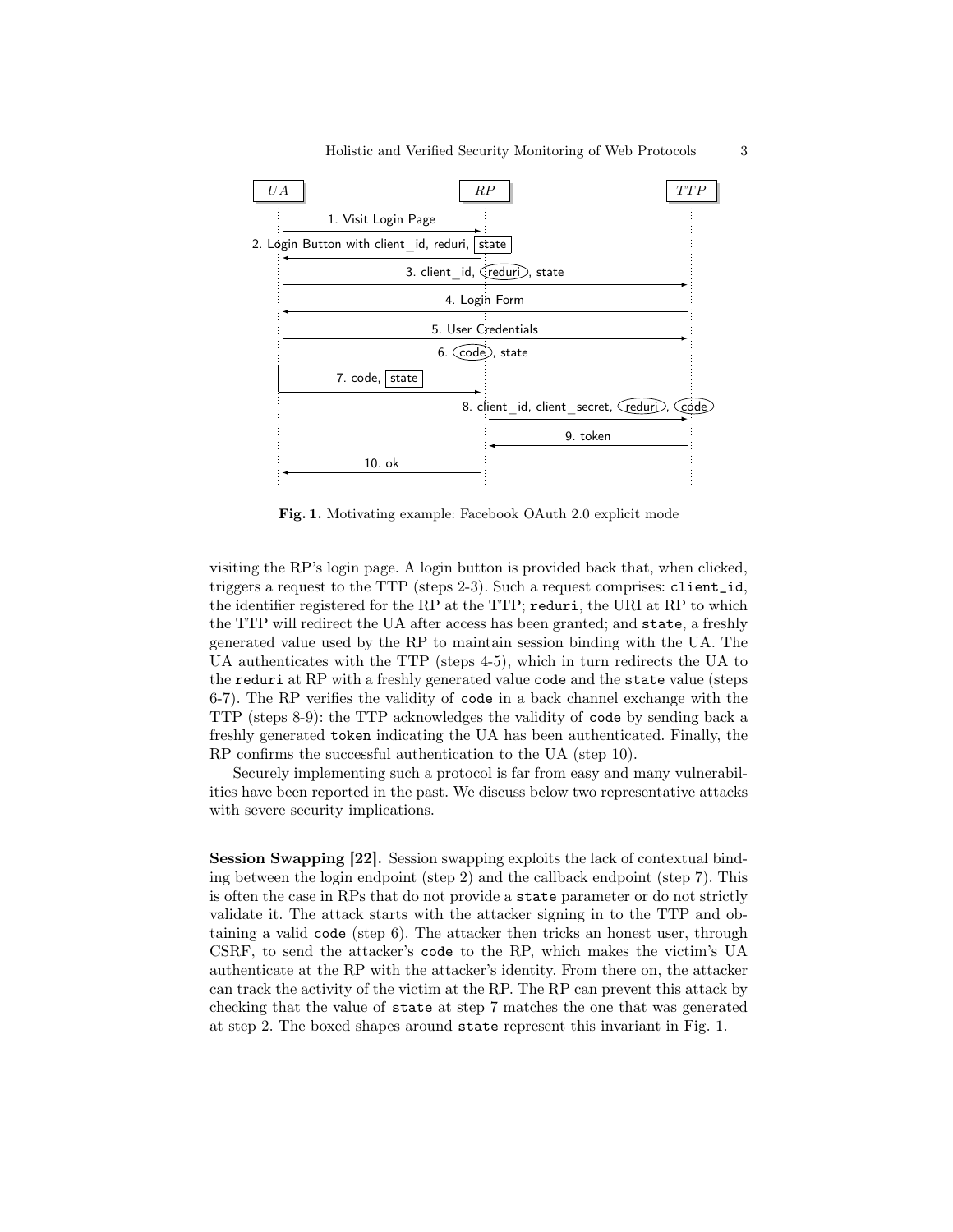<span id="page-3-1"></span>Unauthorized Login by Code Redirection [\[4,](#page-17-4) [15\]](#page-17-12). Code (and token) redirection attacks exploit the lack of strict validation of the reduri parameter and involve its manipulation by the attacker. The attacker crafts a malicious page which fools the victim into starting the protocol flow at step 3 with valid client\_id and state from an honest RP, but with a reduri that points to the attacker's site. The victim then authenticates at the TTP and is redirected to the attacker's site with the code value. The attacker can then craft the request at step 7 with the victim's code to obtain the victim's token (step 9) and authenticate as her at the honest RP. The TTP can prevent this attack by (i) binding the code generated at step 6 to the reduri received at step 3, and (ii) checking, at step 8, that the received code is correctly bound to the supplied reduri. The rounded shapes represent this invariant in Fig. [1.](#page-2-0)

# 3 Related Work

We review here existing approaches to the security monitoring of web protocols, focusing in particular on their adoption in modern MPWAs. Each approach can be classified based on the placement of the proposed defense, i.e., we discriminate between client-side and server-side approaches.

We highlight here that none of the proposed approaches is able to protect the entire attack surface of web protocols. Moreover, none of the proposed solutions, with the notable exception of WPSE [\[8\]](#page-17-7), is designed with formal verification in mind and provides clear, precise guarantees about the actual security properties satisfied by the enforced policy.

# 3.1 Client-Side Defenses

WPSE [\[8\]](#page-17-7) extends the browser with a security monitor for web protocols that enforces the intended protocol flow, as well as the confidentiality and the integrity of messages. This monitor is able to mitigate many vulnerabilities found in the literature. The authors, however, acknowledge that some classes of attack cannot be prevented by WPSE. In particular, network attacks (like the HTTP variant of the IdP mix-up attack [\[13\]](#page-17-3)), attacks that do not deviate from the intended protocol flow (like the automatic login CSRF from [\[4\]](#page-17-4)) and purely server-side attacks are out of scope.

OAuthGuard [\[16\]](#page-17-8) is a browser extension that aims to prevent five types of attacks on OAuth 2.0 and OpenID Connect, including CSRF and impersonation attacks. OAuthGuard essentially shares the same limitations of WPSE, due to the same partial visibility of the attack surface (the client side).

Recently Google has shown interest in extending its Chrome browser to monitor SSO protocols, $4$  however their solution deals with a specific attack against their own implementation of SAML and is not a general approach designed to protect other protocols or TTPs.

<span id="page-3-0"></span><sup>4</sup> <https://gsuiteupdates.googleblog.com/2018/04/more-secure-sign-in-chrome.html>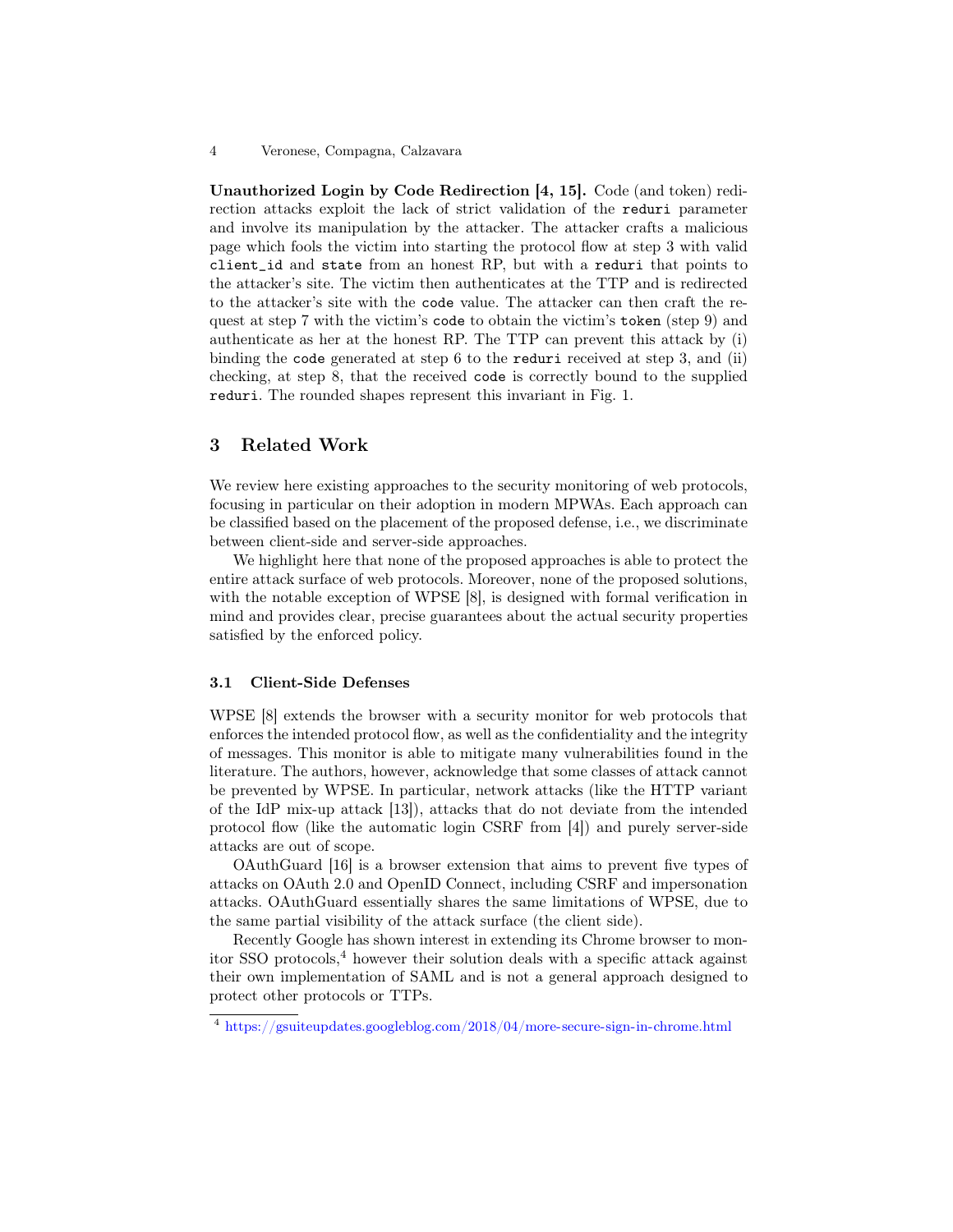#### 3.2 Server-Side Defenses

InteGuard [\[26\]](#page-17-9) focuses on the server side of the RP, as its code appears to be more error-prone than that of the TTP. InteGuard is deployed as a proxy in front of the RP that checks invariants within the HTTP messages before they reach the web server. Different types of invariants are automatically generated from the network traces of SSO and CaaS protocols and enable the monitor to link together multiple HTTP sessions in transactions. Thanks to its placement, InteGuard can also monitor back channels (cf. steps 8-9 of Fig. [1\)](#page-2-0). The authors explicitly mention that InteGuard does not offer protection on the TTP, expecting further efforts to be made in that direction. Unfortunately, several attacks can only be detected at the TTP, e.g., some variants of the unauthorized login by auth. code (or token) redirection attack from [\[4\]](#page-17-4).

AEGIS [\[11\]](#page-17-10) synthesizes runtime monitors to enforce control-flow and dataflow integrity, authorization policies and constraints in web applications. The monitors are server-side proxies generated by extracting invariants from a set of input traces. AEGIS was designed for traditional two-party web applications, hence it does not offer comprehensive protection in the multi-party setting, e.g., due to its inability to monitor messages exchanged on the back channels. However, as mentioned by the authors, it can still mitigate those vulnerabilities which can be detected on the front channel of the RP (e.g., the shop-for-free TomatoCart example [\[11\]](#page-17-10)). Similar considerations apply to BLOCK [\[17\]](#page-17-11), a black-box approach for detecting state violation attacks, i.e., attacks which exploit logic flaws in the application to allow some functionality to be accessed at inappropriate states.

Guha et al. [\[14\]](#page-17-13) apply a static control-flow analysis for JavaScript code to construct a request-graph, a model of a well-behaved client as seen by the server application. They then use this model to build a reverse proxy that blocks the requests that violate the expected control flow of the application, and are thus marked as potential attacks. Also this approach was designed for two-party web applications, hence does not offer holistic protection in the multi-party setting. Moreover, protection can only be enforced on web applications which are entirely developed in JavaScript.

# <span id="page-4-0"></span>4 Design Space Analysis

Starting from our analysis of related work, we analyze the design space of security monitors for web protocols, discussing pros and cons along different axes. Our take-away message is that solutions which assume a fixed placement of a single security monitor, which is the path taken by previous work, are inherently limited in their design for several reasons.

#### 4.1 Methodology

We consider three possible deployment options for security monitors: the first two are taken from the literature, while the last one is a novel proposal we make. In particular, we focus on: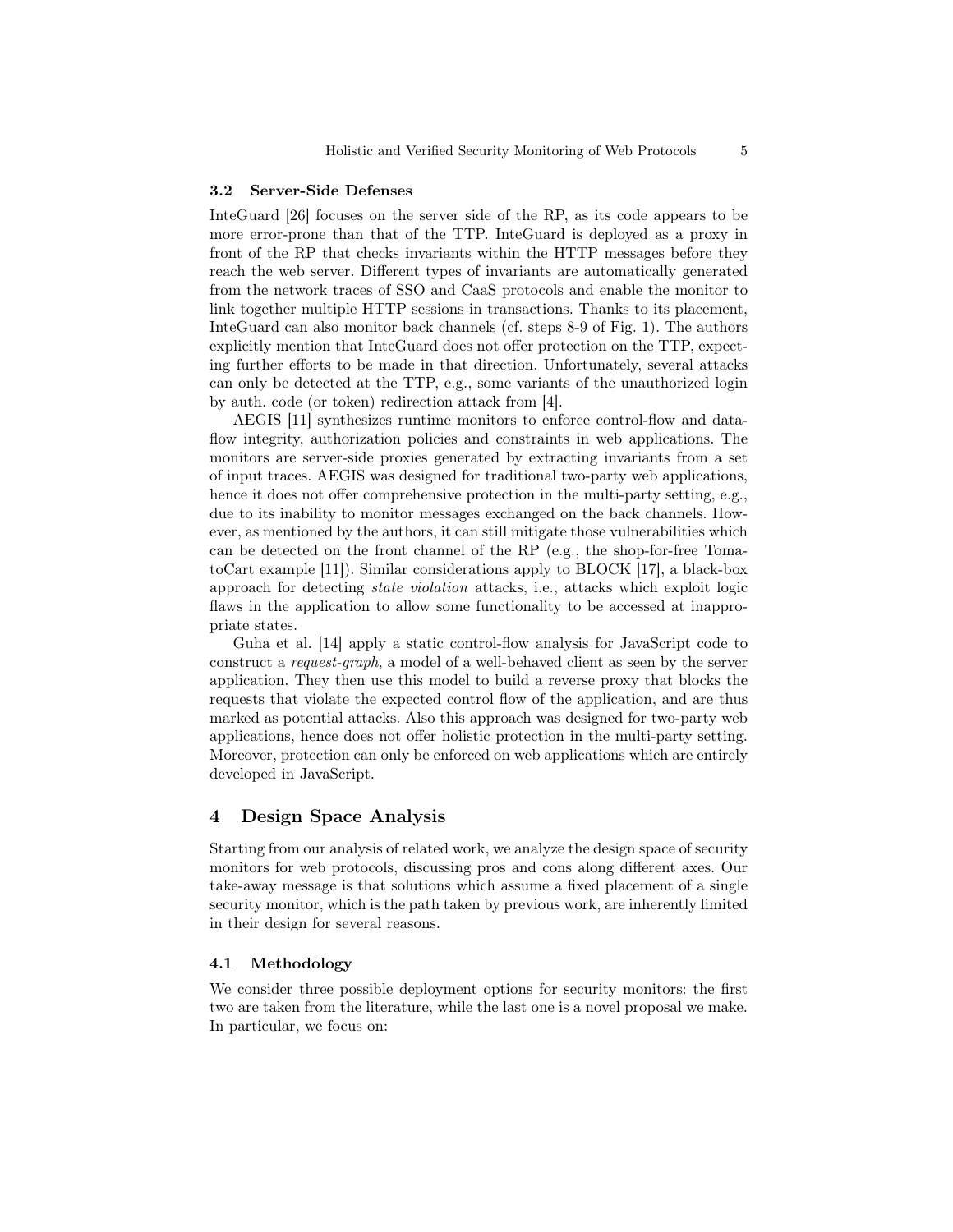- 6 Veronese, Compagna, Calzavara
- 1. browser extensions [\[8,](#page-17-7) [16\]](#page-17-8): a browser extension is a plugin module, typically written in JavaScript, that extends the web browser with custom code with powerful capabilities on the browser internals, e.g., arbitrarily accessing the cookie jar and monitoring network traffic;
- 2. server-side proxies [\[26,](#page-17-9) [11,](#page-17-10) [17\]](#page-17-11): a proxy server acts as an intermediary sitting between the web server hosting (part of) the web application and the clients that want to access it;
- 3. service workers: the Service Worker  $API<sup>5</sup>$  $API<sup>5</sup>$  $API<sup>5</sup>$  is a new browser functionality that enables websites to define JavaScript workers running in the background, decoupled from the web application logic. Service workers provide useful features normally not available to JavaScript, e.g., inspecting HTTP requests before they leave the browser, hence are an intriguing deployment choice for client-side security monitors.

We evaluate these options with respect to four axes, originally proposed as effective criteria for the analysis of web security solutions [\[9\]](#page-17-14):

- 1. ease of deployment: the practicality of a large-scale deployment of the defense mechanism, i.e., the price to pay for site operators to grant security benefits;
- 2. usability: the impact on the end-user experience, e.g., whether the user is forced to take actions to activate the protection mechanism;
- 3. protection: the effectiveness of the defense mechanism, i.e., the supported and unsupported security policies;
- 4. compatibility: the precision of the defense mechanism, i.e., potential false positives and breakages coming from security enforcement.

# 4.2 Ease of Deployment and Usability

Service workers are appealing, since they score best with respect to ease of deployment and usability. Specifically, the deployment of a service worker requires site operators to just add a JavaScript file to the web application: when a user visits the web application, the installation of the service worker is transparently performed with no user interaction.

Server-side proxies similarly have the advantage of ensuring transparent protection to end users. However, they are harder to deploy than service workers, as they require site operators to have control over the server networking. Even if site operators just needed to apply small modifications to the monitored application, they would have to reroute the inbound/outbound traffic to the proxy. This is typically easy for the TTP, which is usually a major company with full control over its deployment, but it can be impossible for some RPs. RPs are sometimes deployed on managed hosting platforms that may not allow any modification on the server itself, except for the application code. Note that site operators could implement the logic of the proxy directly in the application code, but this solution is impractical, since it would require a significant rewriting of the web

<span id="page-5-0"></span><sup>5</sup> [https://developer.mozilla.org/en-US/docs/Web/API/Service\\_Worker\\_API](https://developer.mozilla.org/en-US/docs/Web/API/Service_Worker_API)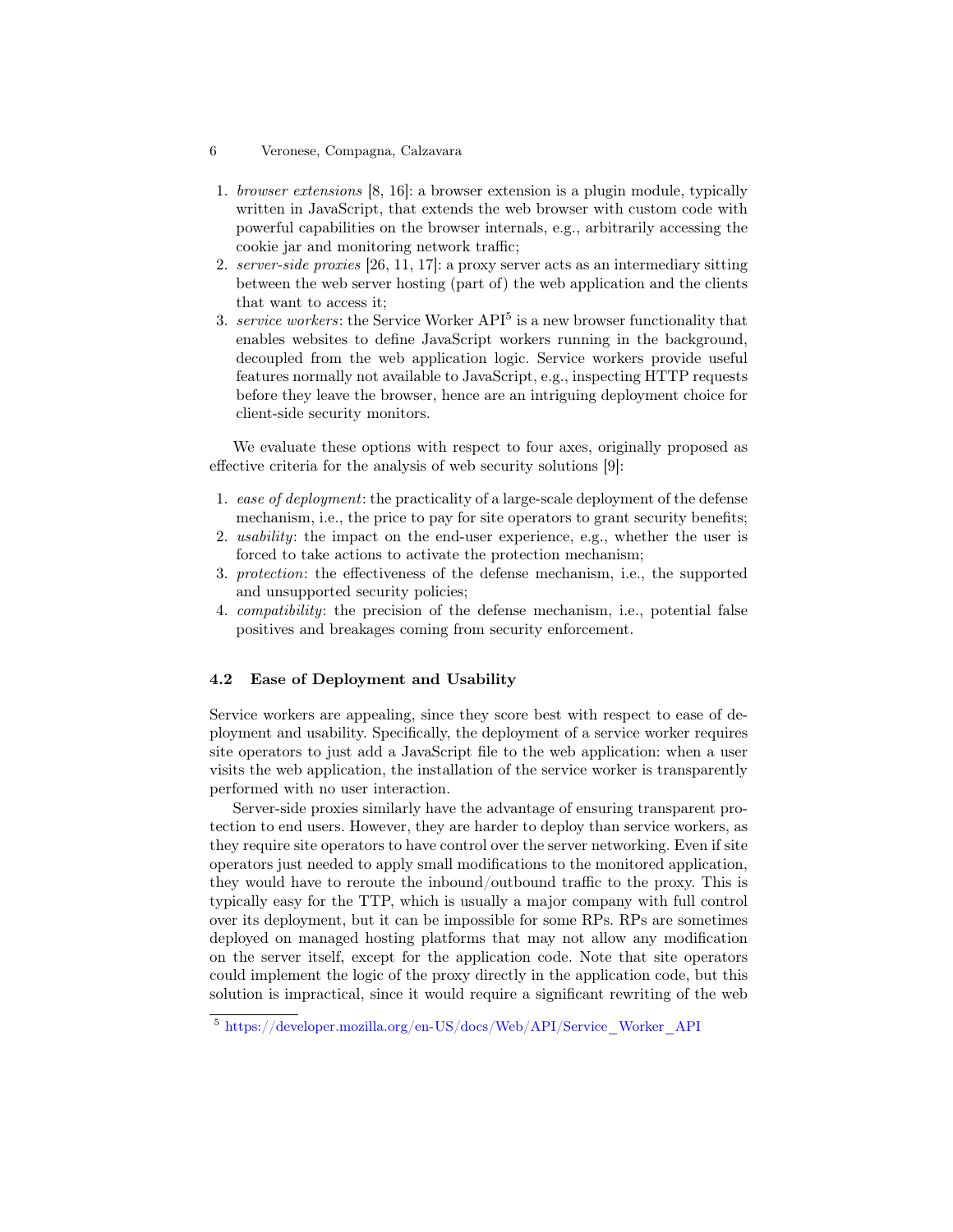application logic. This is also particularly complicated when the web application is built on top of multiple programming languages and frameworks.

Finally, browser extensions are certainly the worst solution with respect to usability and ease of deployment. Though installing a browser extension is straightforward, site operators cannot assume that every user will perform this manual installation step. In principle, site operators could require the installation of the browser extension to access their web application, but this would have a major impact on usability and could drive users away. Users' trust in browser extensions is another problem on its own: extensions, once installed and granted permissions, have very powerful capabilities on the browser internals. Moreover, the extension should be developed for the plethora of popular browsers which are used nowadays. Though major browsers now share the same extension architecture, many implementation details are different and would force developers to release multiple versions of their extensions, which complicates deployment. In the end, installing an extension is feasible for a single user, but relying on browser extensions for a large-scale security enforcement is unrealistic.

# 4.3 Protection and Compatibility

We study protection and compatibility together, since the *visibility* of the attack surface is the key enabler of both protection and compatibility. Indeed, the more the monitor has visibility of the protocol messages, the more it becomes able to avoid both false positives and false negatives in detecting potential attacks.

We use the notation  $P_1 \leftrightarrow P_2$  to indicate the channel between two parties  $P_1$ and  $P_2$ . If a monitor has visibility over a channel, then the monitor has visibility over all the messages exchanged on that channel.

Visibility. Browser extensions run on the UA and can have visibility of all the messages channeled through it. In particular, browser extensions can request host permissions upon installation to get access to the traffic exchanged with arbitrary hosts, which potentially enables them to inspect and edit any HTTP request and response relayed through the UA. In MPWAs, the UA can thus have visibility over both the channels UA  $\leftrightarrow$  RP and UA  $\leftrightarrow$  TTP (shortly indicated as UA  $\leftrightarrow$  {RP, TTP}). However, the UA itself is not in the position to observe the entire attack surface against web protocols: for example, when messages are sent on the back channel between the RP and the TTP (RP  $\leftrightarrow$  TTP) like in our motivating example (steps 8-9 in Fig. [1\)](#page-2-0), an extension is unable to provide any protection, as the UA is not involved in the communication at all.

Server-side proxies can be categorized into reverse proxies and forward proxies, depending on whether they monitor incoming or outgoing HTTP requests respectively (plus their corresponding HTTP responses). Both approaches are useful and have been proposed in the literature, e.g., InteGuard [\[26\]](#page-17-9) uses both a reverse proxy and a forward proxy at the RP to capture messages from the UA and to the TTP respectively. This way, InteGuard has full visibility of all the messages flowing through the RP, i.e.,  $RP \leftrightarrow \{UA, TTP\}$ . However, this is still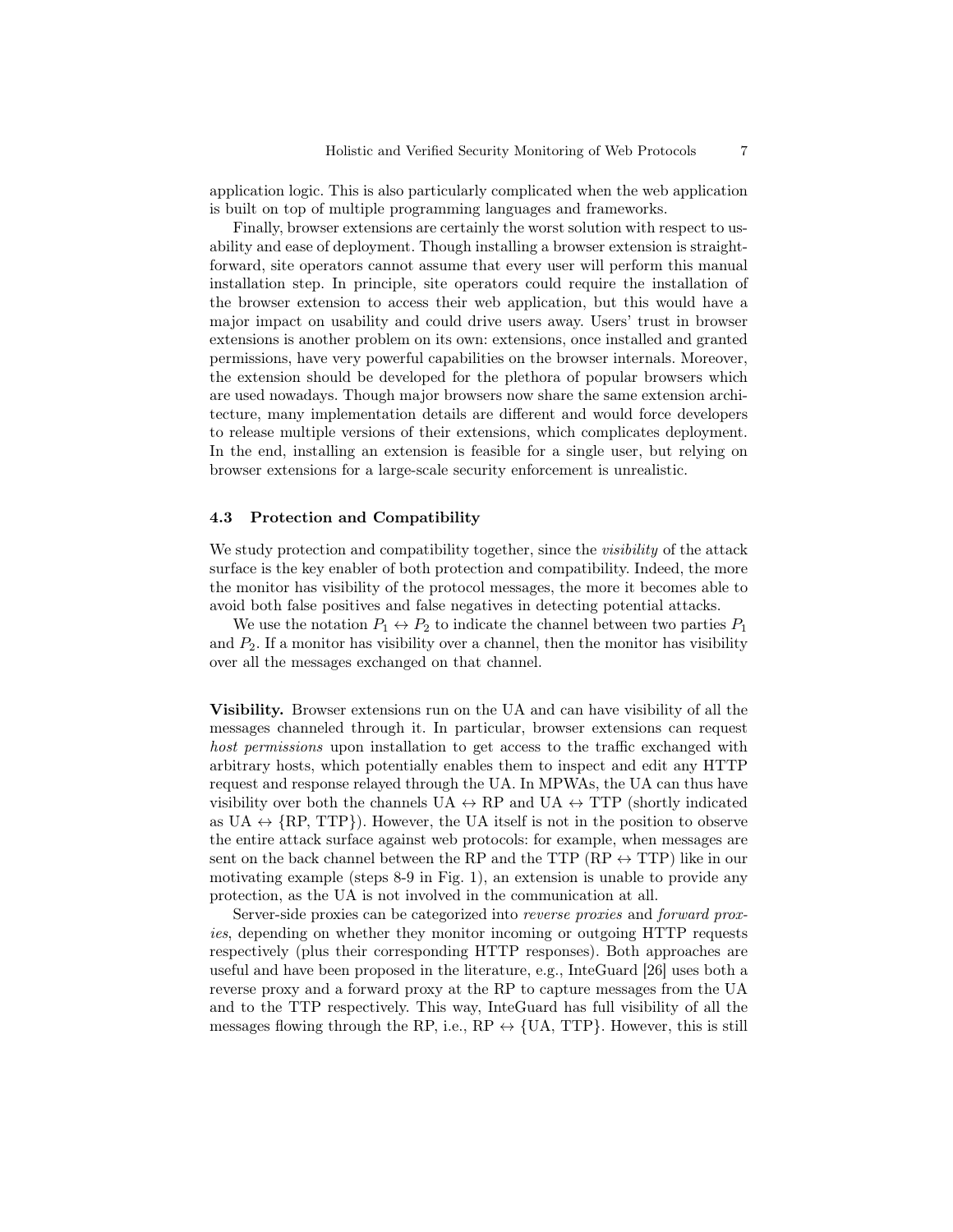not sufficient to fully monitor the attack surface. In particular, server-side proxies cannot inspect values that never leave the UA, like the fragment identifier, which instead plays an important role in the implicit flow of OAuth 2.0.

Finally, web applications can register service workers at the UA by means of JavaScript. Service workers can act as network proxies with access to all the traffic exchanged between the UA and the origin<sup>[6](#page-7-0)</sup> which registered them. This way, service workers have the same visibility of a reverse-proxy sitting at the server; however, since they run on the UA, they also have access to values which never leave the client, like the fragment identifier. Despite this distinctive advantage, service workers are severely limited by the Same Origin Policy (SOP). In particular, they cannot monitor traffic exchanged between the UA and other origins, which makes them less powerful than browser extensions. For example, contrary to browser extensions like WPSE [\[8\]](#page-17-7), a single service worker cannot monitor and defend both the RP and the TTP. This limitation can be mitigated by using multiple service workers and/or selectively relaxing SOP using CORS, which however requires collaboration between the RP and the TTP. Since service workers are more limited than browser extensions, they also share their inability to monitor back channels, hence they cannot be a substitute for forward proxies.

In the end, we conclude that browser extensions and server-side proxies are complementary in their ability to observe security-relevant protocol components, given their respective positioning, while service workers are strictly less powerful than their alternatives.

Cross-Site Scripting (XSS). XSS is a dangerous vulnerability which allows an attacker to inject malicious JavaScript code in a benign web application. Once a web application suffers from XSS, most confidentiality and integrity guarantees are lost, hence claiming security despite XSS is wishful thinking. Nevertheless, we discuss here how browser extensions can offer better mitigation than service workers in presence of XSS vulnerabilities. Specifically, since service workers can be removed by JavaScript, an attacker who was able to exploit an XSS vulnerability would also be able to void the protection offered by service workers. This can be mitigated by defensive programming practices, e.g., overriding the functions required for removing service workers, but it is difficult to assess both the correctness and the compatibility impact of this approach. For example, the deactivation of service workers might be part of the legitimate functionality of the web application or the XSS could be exploited before security-sensitive functions are overridden. Browser extensions, instead, cannot be removed by JavaScript and are potentially more robust against XSS. For example, WPSE [\[8\]](#page-17-7) replaces secret values with random placeholders before they actually enter the DOM, so that secrets exchanged in the monitored protocol cannot be exfiltrated via XSS; the placeholders are then replaced with the intended values only when they leave the browser towards authorized parties.

<span id="page-7-0"></span> $6$  An origin is a triple including a scheme (HTTP, HTTPS, ...), a host [\(www.foo.com\)](www.foo.com) and a port (80, 443, ...). Origins represent the standard web security boundary.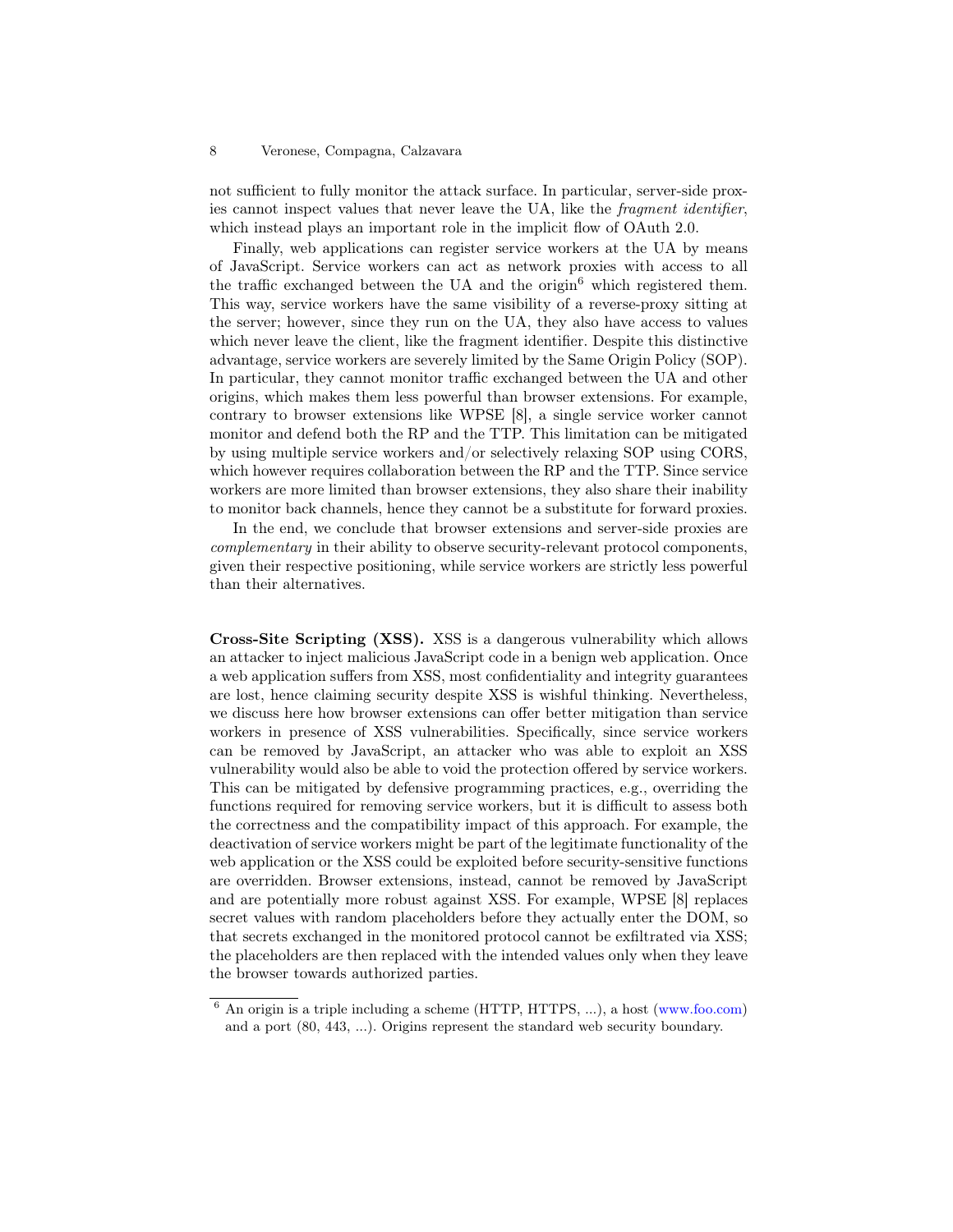|        | Attack                                                                                        | Channels                         | <b>UA</b> | $\mathbf{RP}$ |                         | <b>TTP</b> |              |
|--------|-----------------------------------------------------------------------------------------------|----------------------------------|-----------|---------------|-------------------------|------------|--------------|
|        |                                                                                               | to observe                       |           |               | $ext$ sw proxy sw proxy |            |              |
|        | OAuth 2.0                                                                                     |                                  |           |               |                         |            |              |
|        | 1 307 Redirect attack [13]                                                                    | $UA \leftrightarrow TTP$         |           | $\times$      | $\times$                | √          | $\checkmark$ |
|        | 2 Access token eavesdropping [22]                                                             | $UA \leftrightarrow RP$          |           |               |                         | $\times$   | $\times$     |
|        | 3 Code/State Leakage via referer header [12, 13]                                              | $UA \leftrightarrow RP$          |           |               | ✓                       | $\times$   | $\times$     |
| 4      | Code/Token theft via XSS [22]                                                                 | $UA \leftrightarrow RP$          |           | $\times$      | $\times$                | $\times$   | $\times$     |
|        | 5 Cross Social-Network Request Forgery [4]                                                    | $UA \leftrightarrow RP$          |           |               | ✓                       | $\times$   | $\times$     |
| 6      | Facebook implicit AppId Spoofing [24, 21]                                                     | $UA \leftrightarrow TTP$         | $\times$  | $\times$      | $\times$                | ✓          | ✓            |
| 7      | Force/Automatic login CSRF [4, 22]                                                            | $UA \leftrightarrow RP$          |           |               |                         | $\times$   | $\times$     |
| 8      | IdP Mix-Up attack [13] (HTTP variant)                                                         | $UA \leftrightarrow RP$          | $\times$  | $\times$      |                         | $\times$   | $\times$     |
| 9      | IdP Mix-Up attack [13] (HTTPS variant)                                                        | $UA \leftrightarrow RP$          |           |               |                         | $\times$   | $\times$     |
|        | 10 Naive session integrity attack [13]                                                        | $UA \leftrightarrow RP$          |           |               |                         | $\times$   | $\times$     |
|        | 11 Open Redirector in OAuth 2.0 [18, 15]                                                      | $UA \leftrightarrow \{RP, TTP\}$ |           |               | ✓                       | ✓          | $\checkmark$ |
|        | 12 Resource Theft by Code/Token Redirection [4, 8]                                            | $UA \leftrightarrow TTP$         | ✓         | $\times$      | $\times$                | $\times$   | ✓            |
|        | 13 Session swapping $ 22, 15 $                                                                | $UA \leftrightarrow RP$          |           |               | ✓                       | $\times$   | $\times$     |
|        | 14 Social login CSRF on stateless clients [4, 15]                                             | $UA \leftrightarrow RP$          |           |               | ✓                       | $\times$   | $\times$     |
|        | 15 Social login CSRF through TTP Login CSRF [4]                                               | $UA \leftrightarrow TTP$         |           | $\times$      | $\times$                | √          | ✓            |
|        | 16 Token replay implicit mode [21, 25, 15]<br>$UA \leftrightarrow RP$                         |                                  |           |               | $\times$                | $\times$   | $\times$     |
|        | 17 Unauth. Login by Code Redirection [4, 15]<br>$UA \leftrightarrow TTP$                      |                                  |           |               | $\times$                | $\times$   | √            |
| PayPal |                                                                                               |                                  |           |               |                         |            |              |
|        | $18 NopCommerce$ gross change in IPN callback [23]                                            | $RP \leftrightarrow \{UA, TTP\}$ | $\times$  | $\times$      | ✓                       | $\times$   | $\times$     |
|        | 19 <i>NopCommerce</i> gross change in PDT flow [23]                                           | $RP \leftrightarrow \{UA, TTP\}$ | $\times$  | $\times$      | √                       | $\times$   | $\times$     |
|        | 20 Shop for free by malicious <i>PayeeId</i> replay [21, 19] $RP \leftrightarrow \{UA, TTP\}$ |                                  | $\times$  | $\times$      |                         | $\times$   | $\times$     |
|        | 21 Shop for less by <i>Token</i> replay [21, 19]                                              | $UA \leftrightarrow RP$          | $\times$  | $\times$      |                         | $\times$   | $\times$     |

Table 1. Attacks on OAuth 2.0 and PayPal

<span id="page-8-0"></span>Tamper Resistance. Since both browser extensions and service workers are installed on the client, they can be tampered with or uninstalled by malicious users or software. This means that the defensive practices put in place by browser extensions and service workers are voided when the client cannot be trusted. This is particularly important for applications like CaaS, where malicious users might be willing to abuse the payment system, e.g., to shop for free. Conversely, serverside proxies are resilient by design to this kind of attacks, since they cannot be accessed at the client side, hence they are more appropriate for web applications where the client cannot be trusted to any extent.

<span id="page-8-1"></span>Assessment on MPWAs. We now substantiate our general claims by means of a list of known attacks against the OAuth 2.0 protocol and the PayPal payment system, two popular protocols in MPWAs. Table [1](#page-8-0) shows this list of attacks. For each attack, we show which channels need to be visible to detect the attack and we conclude whether the attack can be prevented by a browser extension  $(\text{ext})$ , a service worker  $(sw)$  or a server-side proxy  $(proxy)$  deployed on either the RP or the TTP.

In general we can see that, in the OAuth 2.0 setting, a browser extension is the most powerful tool, as it can already detect and block by itself most of the attacks (15 out of 17). The exceptions are the Facebook implicit AppId Spoofing attack [\[24,](#page-17-0) [21\]](#page-17-6), which can only be detected at the TTP, and the HTTP variant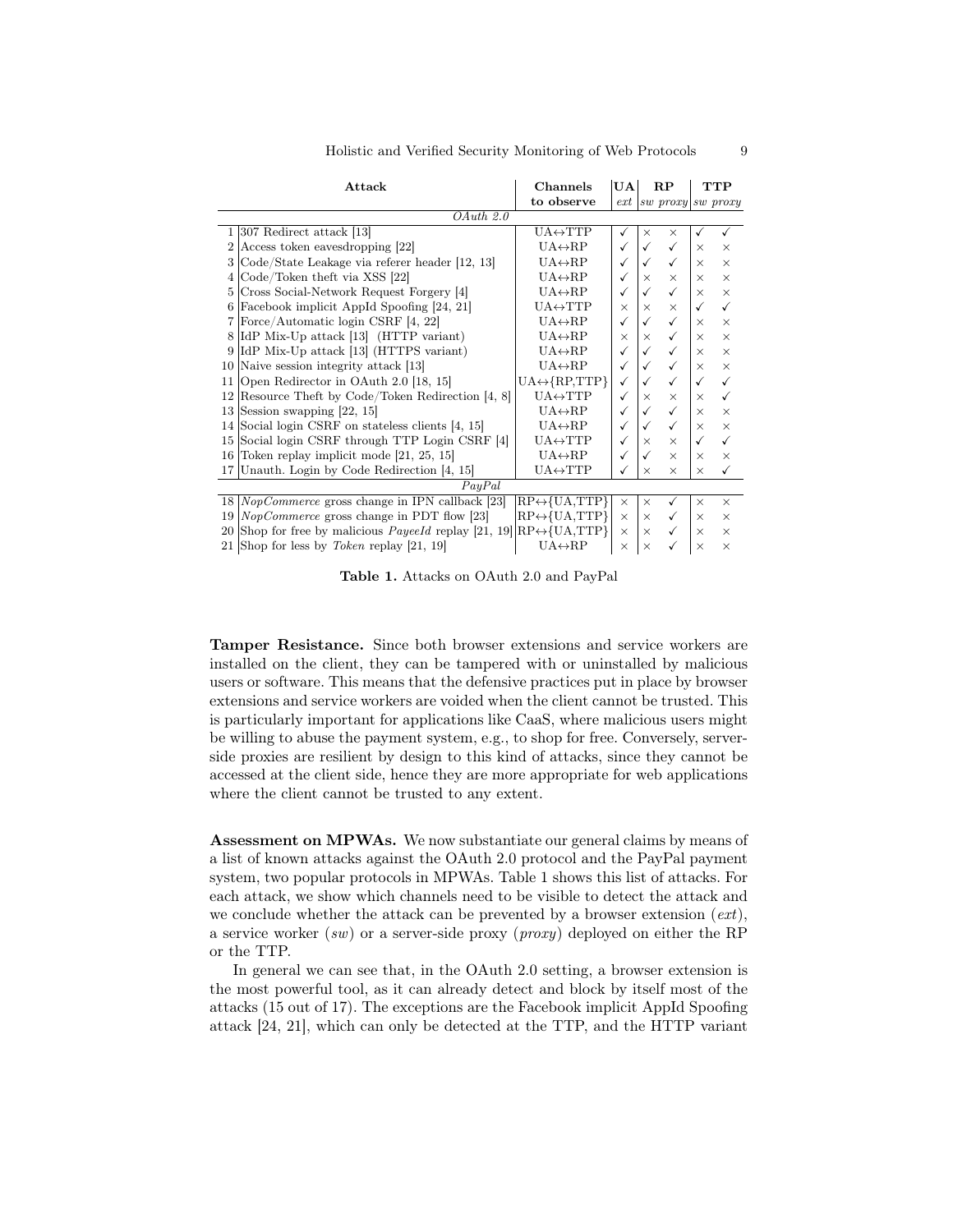of the IdP Mix-Up attack [\[13\]](#page-17-3), which is a network attack not observable at the client. Yet, remarkably, a comparable amount of protection can be achieved by using just service workers alone: in particular, the use of service workers at both the RP and the TTP can stop 13 out of 17 attacks. The only notable differences over the browser extension approach are that:  $(i)$  the code/token theft via XSS cannot be prevented, though we already discussed that even browser extensions can only partially mitigate the dangers of XSS, and  $(ii)$  the resource theft by code/token redirection and the unauthorized login by auth. code redirection cannot be stopped, because they involve a cross-origin redirect that service workers cannot observe by SOP. Remarkably, the combination of service workers and server-side proxies offers transparent protection that goes beyond browser extensions alone: 16 out of 17 attacks are blocked, with the only exception of code/token theft via XSS as explained.

The PayPal setting shows a very different trend with respect to OAuth 2.0. Although it is possible to detect the attacks on the client side, it is not safe to do so because both browser extensions and service workers can be uninstalled by malicious customers. For example, such client-side approaches cannot prevent the shop for free attack of [\[19\]](#page-17-5), where a malicious user replaces the merchant id with her own account id. Moreover, it is worth noticing that PayPal deliberately makes heavy use of back channels ( $RP \leftrightarrow TTP$ ), since messages which are not relayed by the browser cannot be tampered with by malicious customers. This means that server-side proxies are the way to go to protect PayPal-like payment systems, as confirmed by the table.

# 4.4 Take-Away Messages

Here we highlight the main take-away messages of our design space analysis. In general, we claim that different web protocols require different protection mechanisms, hence every defensive solution which is bound to a specific placement of monitors does not generalize. More specifically:

- A clear total order emerges on the ease of deployment and usability axes. Service workers score best there, closely followed by server-side proxies, whose deployment is still feasible and transparent to end-users. Browser extensions are much more problematic, especially for large-scale security enforcement.
- With respect to the protection and compatibility axes, browser extensions are indeed a powerful tool, yet they can be replaced by a combination of service workers and server-side proxies to enforce transparent protection, extended to attacks which are not visible at the client alone.

In the end, we argue that a combination of service workers and server-side proxies has the potential to reconcile security, compatibility, ease of deployment and usability. In our approach, described in the next section, we thus pursue this research direction.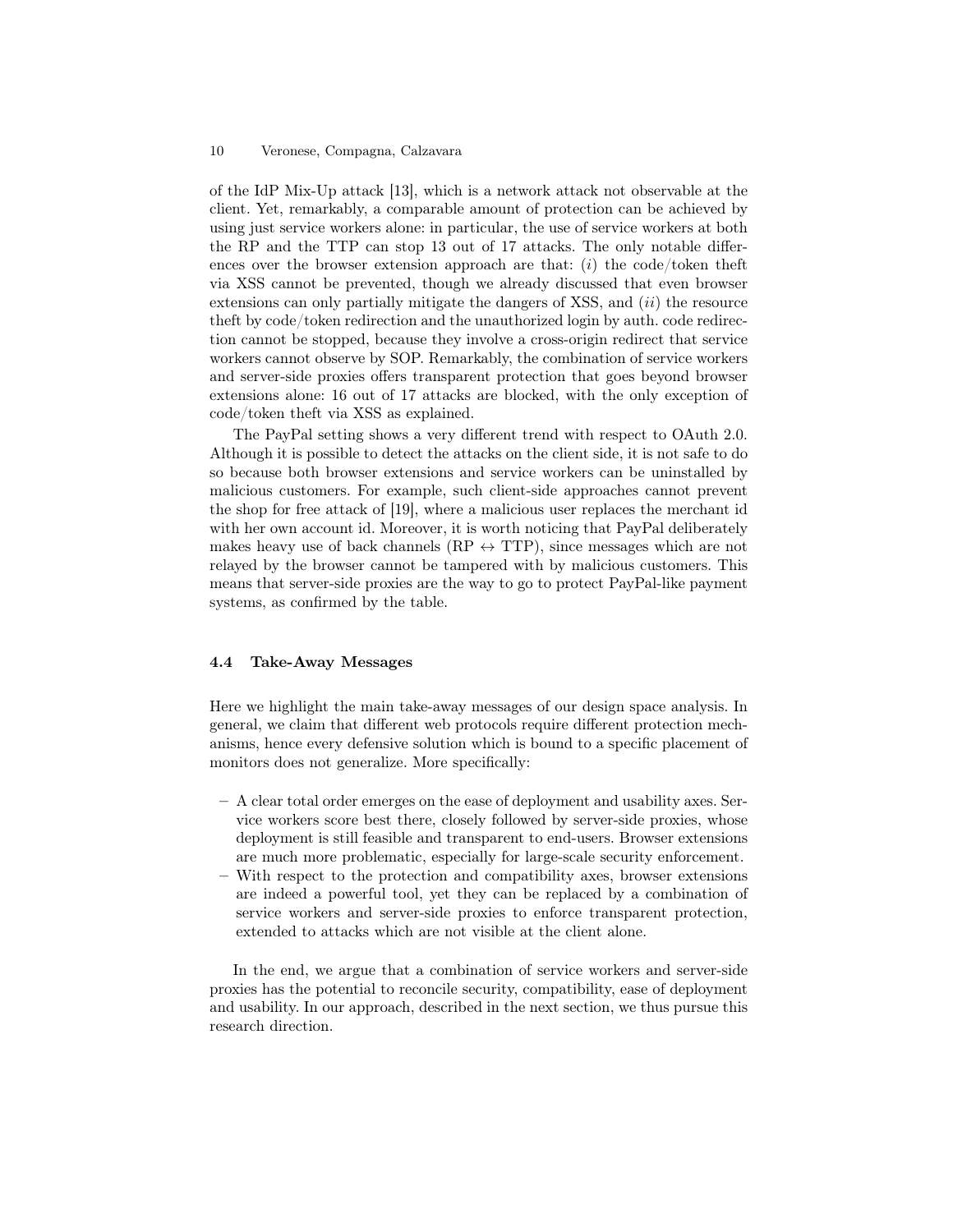

<span id="page-10-2"></span>Fig. 2. Monitor generation pipeline

# <span id="page-10-0"></span>5 Proposed Approach: Bulwark

In this section we present Bulwark,<sup>[7](#page-10-1)</sup> our formally verified approach to the holistic security monitoring of web protocols. For space reasons, we present an informal overview and we refer to the online technical report for additional details [\[2\]](#page-17-18).

# 5.1 Overview

Bulwark builds on top of ProVerif, a state-of-the-art protocol verification tool [\[5\]](#page-17-19). ProVerif was originally designed for traditional cryptographic protocols, not for web protocols, but previous work showed how it can be extended to the web setting by using the WebSpi library [\[4\]](#page-17-4). In particular, WebSpi provides a ProVerif model of a standard web browser and includes support for important threats from the web security literature, e.g., web attackers, who lack traditional Dolev-Yao network capabilities and attack the protocol through a malicious website.

Bulwark starts from a ProVerif model of the web protocol to protect, called ideal specification, and generates formally verified security monitors deployed as service workers or server-side proxies. This process builds on an intermediate step called monitored specification. The workflow is summarized in Fig. [2.](#page-10-2)

To explain the intended use case of Bulwark, we focus on the typical setting of a multi-party web application including a TTP which offers integration to a set of RPs, yet the approach is general. The TTP starts by writing down its protocol in ProVerif, expressing the intended security properties by means of standard correspondence assertions (authentication) and (syntactic) secrecy queries supported by ProVerif. For example, the code/token redirection attack against OAuth 2.0 (cf. Section [2\)](#page-3-1) can be discovered through the violation of a correspondence assertion [\[4\]](#page-17-4). The protocol can then be automatically verified for

<span id="page-10-1"></span><sup>7</sup> Bulwark is currently proprietary software at SAP: the tool could be made available upon request and an open-source license is under consideration.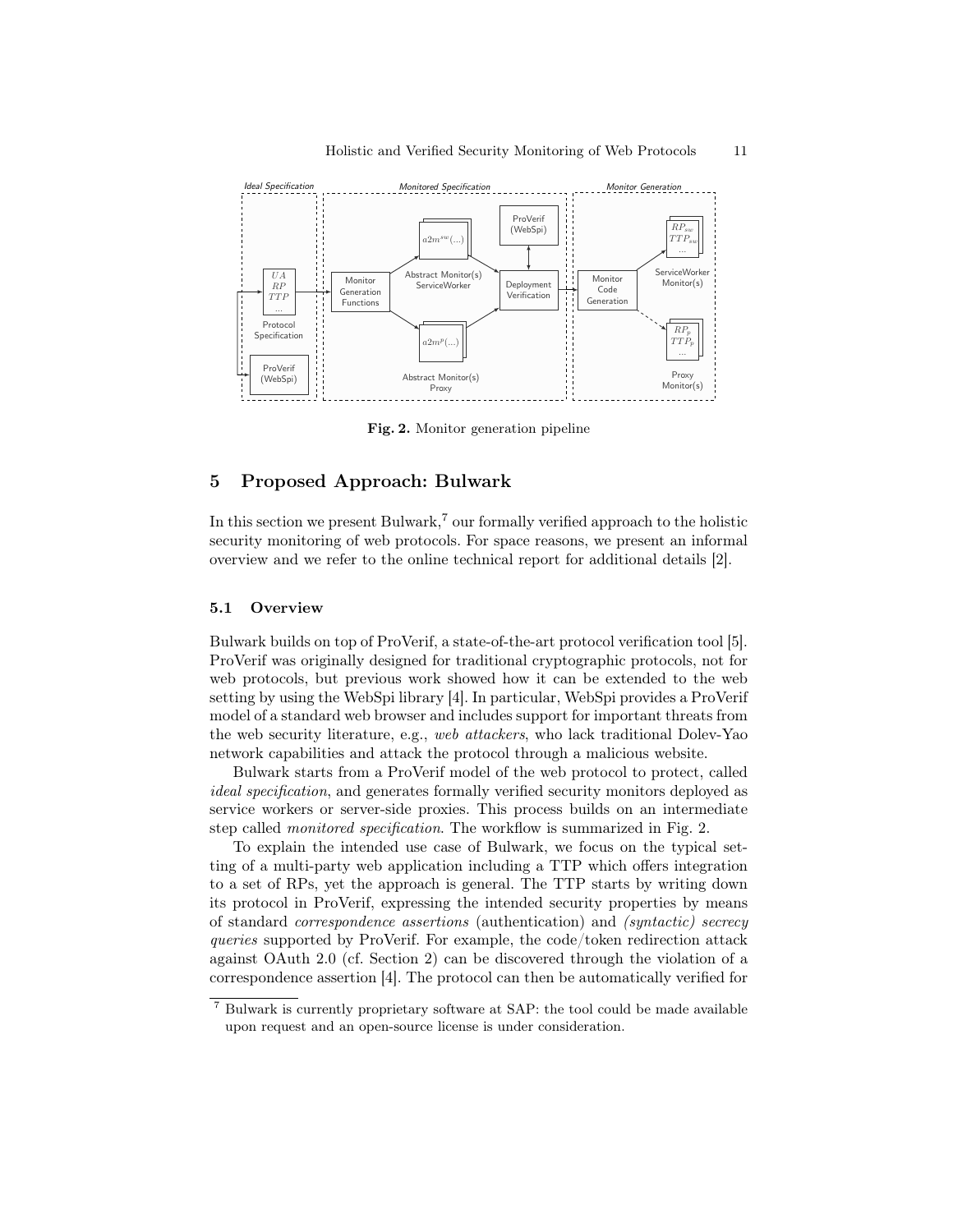security violations and the TTP can apply protocol fixes until ProVerif does not report any flaw. Since ProVerif is a sound verification tool [\[6\]](#page-17-20), this process eventually leads to a security proof for an unbounded number of protocol sessions, up to the web model of WebSpi. The WebSpi model, although expressive, is not a complete model of the Web [\[4\]](#page-17-4). For example, it does not model advanced security headers such as Content-Security-Policy, frames and frame communication (postMessage). However, the library models enough components of the modern Web to be able to capture all the attacks of Table [1.](#page-8-0)

Once verification is done, the TTP can use Bulwark to automatically generate security monitors for its RPs from the ideal specification, e.g., to complement the traditional protocol SDK that the TTP normally offers anyway with protection for RPs, which are widely known to be the buggiest participants [\[26\]](#page-17-9). The TTP could also decide to use Bulwark to generate its own security monitors, so as to be protected even in the case of bugs in its own implementation.

# <span id="page-11-0"></span>5.2 Monitored Specification

In the monitored specification phase, Bulwark relaxes the ideal assumption that all protocol participants are implemented correctly. In particular, user-selected protocol participants are replaced by inattentive variants which comply with the protocol flow, but forget relevant security checks. Technically, this is done by replacing the ProVerif processes of the participants with new processes generated by automatically removing from the honest participants all the security checks (pattern matches, get/insert and conditionals) on the received messages, which include the invariants represented by the boxed checks in Fig. [1.](#page-2-0) This approximates the possible mistakes made by honest-but-buggy participants, obtaining processes that are interoperable with the other participants, but whose possible requests and responses are a superset of the original ones. Intuitively, an inattentive participant may be willing to install a monitor to prevent attackers from exploiting the lack of forgotten security checks. On the other hand, a deliberately malicious participant has no interest in doing so.

Then, Bulwark extracts from the ideal specification all the security invariant checks forgotten by the inattentive variants of the protocol participants and centralizes them within security monitors. This is done by applying two functions  $a2m^p$  and  $a2m^{sw}$ , which derive from the participant specifications new ProVerif processes encoding security monitors deployed as a server-side proxy or a service worker respectively. The  $a2m^p$  function is a modified version of the  $a2m$  function of [\[20\]](#page-17-21), which generates security monitors for cryptographic protocols. The proxy interposes and relays messages from / to the monitored inattentive participant, after performing the intended security checks. A subtle point here is that the monitor needs to keep track of the values that are already in its knowledge and those which are generated by the monitored participant and become known only after receiving them. A security check can only be executed when all the required values are part of the monitor knowledge.

The  $a2m^{sw}$  function, instead, is defined on top of  $a2m^p$  and the ideal UA process. This recalls that a service worker is a client-side defense that acts as a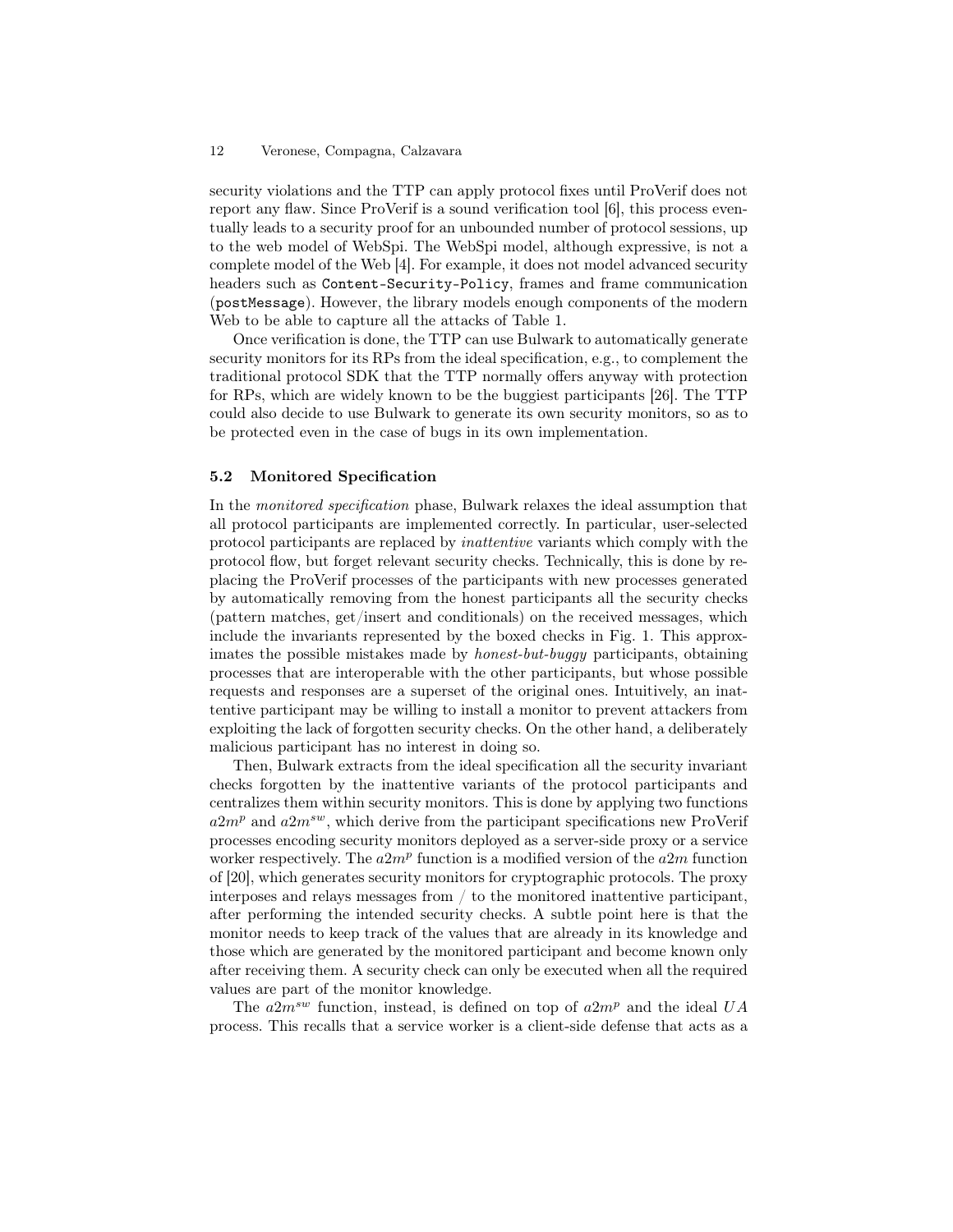

Fig. 3. Monitor invariant example

<span id="page-12-0"></span>reverse proxy: a subset of the checks of both the server and the client side can be encoded into the final process running on the client. The function has three main responsibilities:  $(i)$  rewriting the proxy to be compatible with the service worker API;  $(ii)$  removing the channels and values that a service worker is not able to observe;  $(iii)$  plugging the security checks made by the ideal  $UA$  process into the service worker.

<span id="page-12-1"></span>*Example 1.* Fig. [3](#page-12-0) illustrates how the  $RP$  of our OAuth 2.0 example from Sec-tion [2](#page-1-1) is replaced by  $I(RP)$ , an inattentive variant in which the state parameter invariant is not checked. The right-hand side of the figure presents the  $RP$  as in Fig. [1](#page-2-0) with a few more details on its internals, according to the ideal specification:  $(i)$  upon reception of message 1, the RP issues a new value for state and saves it together with the UA session cookie identifier (i.e., state is bound to the client session  $\text{sid}(UA)$ ; and  $(ii)$  upon reception of message 7, the RP checks the state parameter and its binding to the client session. The inattentive version  $I(RP)$ , as generated by Bulwark, is shown on the left-hand side of Fig. [3:](#page-12-0) the state is neither saved by  $I(RP)$  nor checked afterward. The left-hand side of the figure also shows the proxy  $M(RP)$  generated by Bulwark as  $a2m^p(RP)$ to enforce the state parameter invariant at  $RP$ . We can see that the saving and the checking of state are performed by  $M(RP)$ . It is worth noticing that the  $M(RP)$  can only save state upon reception of message 2 from  $I(RP)$ . The service worker monitor  $a2m^{sw}(RP)$  would look very similar to  $M(RP)$ .

Finally, Bulwark produces a monitored specification where each inattentive protocol participant deploys a security monitor both at the client side (service worker) and at the server side (proxy). However, this might be overly conservative, e.g., a single service worker might already suffice for security. To optimize ease of deployment, Bulwark runs again ProVerif on the possible monitor deployment options, starting from the most convenient one, until it finds a setting which satisfies the security properties of the ideal specification. As an example,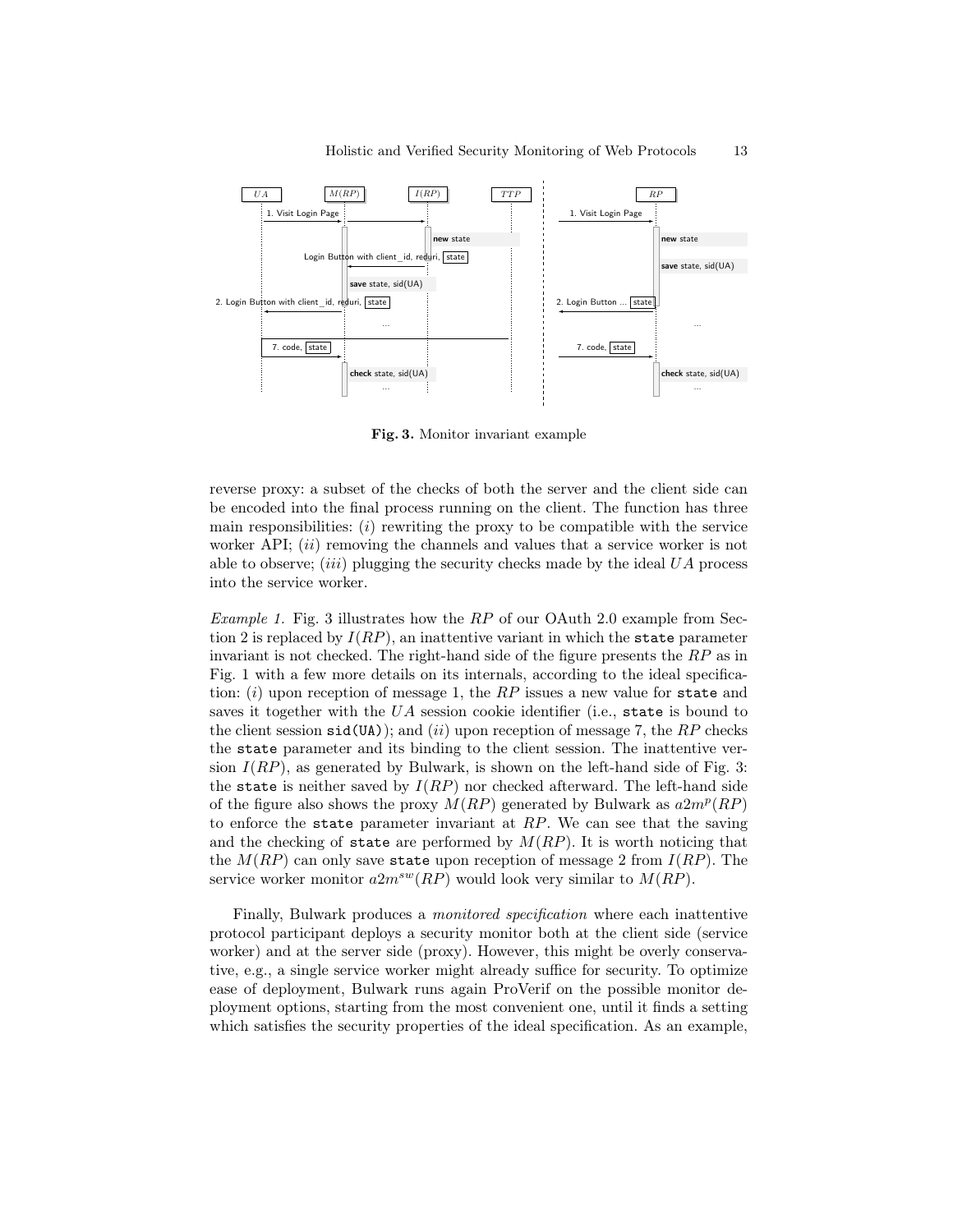consider the system in which the only inattentive participant is the RP. There are three possible options, in decreasing order of ease of deployment:

- 1. TTP  $\parallel I(RP) \parallel (a2m^{sw}(RP, UA) \parallel UA)$ , where the monitor is deployed as a service worker registered by the  $RP$  at the  $UA$ ;
- 2. TTP  $\| (I(RP) \| a2m^p(RP)) \| UA$ , where the monitor is a proxy at RP;
- 3.  $TTP \parallel (I(RP) \parallel a2m^p(RP)) \parallel (a2m^{sw}(RP, UA) \parallel UA)$ , with both.

The first option which passes the ProVerif verification is chosen by Bulwark.

### 5.3 Monitor Generation

Finally, Bulwark translates the ProVerif monitor processes into real service workers (written in JavaScript) or proxies (written in Python), depending on their placement in the monitored specification. This is a relatively direct one-to-one translation, whose key challenge is mapping the ProVerif messages to the real HTTP messages exchanged in the web protocol. Specifically, different RPs integrating the same TTP will host the protocol at different URLs and each TTP might use different names for the same HTTP parameters or rely on different message encodings (JSON, XML, etc.).

Bulwark deals with this problem by means of a configuration file, which drives the monitor generation process by defining the concrete values of the symbols and data constructors that are used by the ProVerif model. When the generated monitor needs to apply e.g., a data destructor on a name, it searches the configuration file for its definition and calls the corresponding function that deconstructs the object into its components. Since data constructors/destructors are directly written in the target language as part of the monitor configuration, different implementations can be generated for the same monitor, so that a single monitor specification created for a real-world participant e.g., the Google TTP, can be easily ported to others, e.g., the Facebook TTP, just by tuning their configuration files.

# <span id="page-13-0"></span>6 Experimental Evaluation

### 6.1 Methodology

To show Bulwark at work, we focus on the core MPWA scenarios discussed in Section [4.3.](#page-8-1) We first write ideal specifications of the OAuth 2.0 explicit protocol and the PayPal payment system in  $ProVerif + WebSpi$ . We also define appropriate correspondence assertions and secrecy queries which rule out all the attacks in Table [1](#page-8-0) and we apply known fixes until ProVerif is able to prove security for the ideal specifications. Then, we setup a set of case studies representative of the key vulnerabilities plaguing these scenarios (see Table [2\)](#page-14-0). In particular, we selected vulnerabilities from Table [1](#page-8-0) so as to evaluate Bulwark on both the RP and TTP via a combination of proxy and service worker monitors. For each case study, we choose a set of inattentive participants and we collect network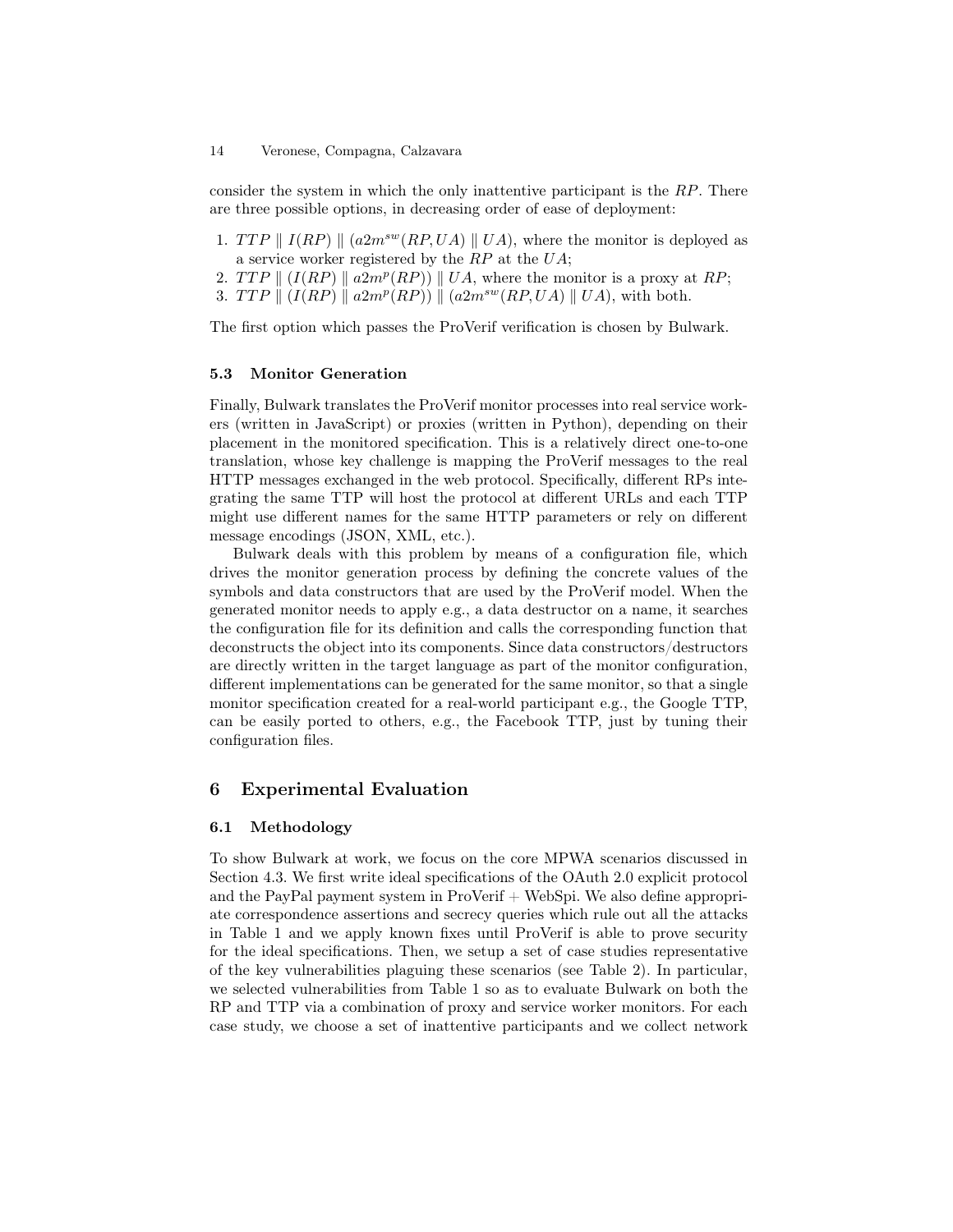| CS             | $\bf RP$                     | TTP            | Protocol                              | Vuln. (Tab. 1) |
|----------------|------------------------------|----------------|---------------------------------------|----------------|
|                | artificial RP1               | artificial IdP | OAuth 2.0 explicit                    | #13#17         |
| $\overline{2}$ | artificial RP 2              | facebook.com   | OAuth 2.0 exp. (graph-sdk 5.7)        | #13            |
| 3              | artificial RP3               | vk.com         | OAuth 2.0 exp. (vk-php-sdk 5.100)     | #13            |
| 4              | artificial RP4               | google.com     | OAuth 2.0 exp. (google/apiclient 2.4) | #13            |
| 5              | overleaf.com                 | google.com     | OAuth 2.0 explicit                    | #13#14         |
| 6              | osCommerce 2.3.1             | paypal.com     | PayPal Standard                       | #18#20         |
| 7              | NopCommerce $1.6$            | paypal.com     | PayPal Standard                       | #18            |
| 8              | TomatoCart 1.1.15 paypal.com |                | PayPal Standard                       | #21            |

Table 2. Test set of vulnerable applications

<span id="page-14-0"></span>traces to define the Bulwark configuration files mapping ProVerif messages to actual protocol messages. Finally, we use Bulwark to generate appropriate security monitors and deploy them in our case studies. All our vulnerable case studies, their ideal specifications, and the executable monitors generated by Bulwark are provided as an open-source package to the community [\[1\]](#page-16-0).

Case Studies. We consider a range of possibilities for OAuth 2.0. We start from an entirely artificial case study, where we develop both the RP and the TTP, introducing known vulnerabilities in both parties (CS1). We then consider integration scenarios with three major TTPs, i.e., Facebook, VK and Google, where we develop our own vulnerable RPs on top of public SDKs (CS2-CS4). Finally, we consider a case study where we have no control of any party, i.e., the integration between Overleaf and Google (CS5). We specifically choose this scenario, since the lack of the state parameter in the Overleaf implementation of OAuth 2.0 introduces known vulnerabilities.[8](#page-14-1) To evaluate the CaaS scenario, we select legacy versions of three popular e-commerce platforms, suffering from known vulnerabilities in their integration with PayPal, in particular osCommerce 2.3.1 (CS6), NopCommerce 1.6 (CS7) and TomatoCart 1.1.15 (CS8).

Evaluation criteria. We evaluate each case study in terms of four key aspects:  $(i)$  security: we experimentally confirm that the monitors stop the exploitation of the vulnerabilities; (ii) compatibility: we experimentally verify that the monitors do not break legitimate protocol runs; (iii) portability: we assess whether our ideal specifications can be used without significant changes across different case studies; and  $(iv)$  performance: we show that the time spent to verify the protocol and generate the monitors is acceptable for practical use.

# 6.2 Experimental Results

The evaluation results are summarized in Table [3](#page-15-0) and discussed below. In our case studies, we considered as inattentive participants all the possible sets of

<span id="page-14-1"></span><sup>8</sup> We responsibly disclosed the issue to Overleaf and they fixed it before publication.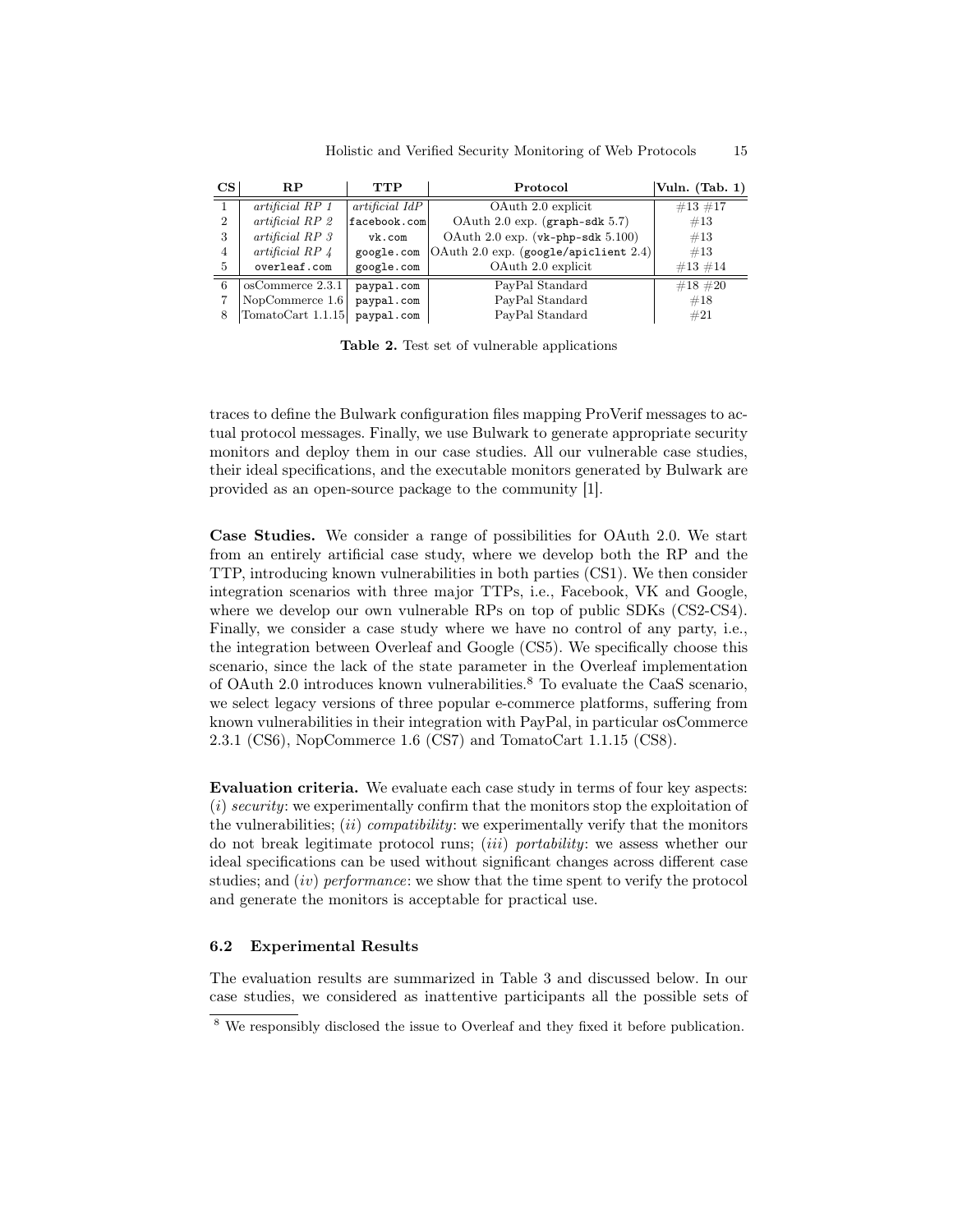|                |        |                                             |            |                 | Monitor                           | Gen. Monitors |          |           |          |                  |
|----------------|--------|---------------------------------------------|------------|-----------------|-----------------------------------|---------------|----------|-----------|----------|------------------|
|                |        | Ideal Verification Inattentive Verification |            |                 | R.P<br>TTP                        |               |          | Prevented |          |                  |
| $_{\rm CS}$    | Spec.  | Time                                        | Parties    |                 | time $\#verif.$ sw proxy sw proxy |               |          |           |          | Vuln.            |
|                |        |                                             | <b>TTP</b> | 41m             | $\mathfrak{D}$                    | $\times$      | $\times$ | $\times$  |          | #17              |
|                | IS1    | 29m                                         | RP         | 15m             |                                   |               | $\times$ |           |          | #13              |
|                |        |                                             | RP.TTP     | 54m             | 3                                 |               | $\times$ | $\times$  |          | #13#17           |
| 234            | IS1    | 27m                                         | RP         | 18 <sub>m</sub> |                                   |               | $\times$ | $\times$  | $\times$ | #13              |
| $\overline{5}$ | $IS1*$ | 19m                                         | RP         | 17 <sub>m</sub> |                                   |               | $\times$ | $\times$  | $\times$ | #13#14           |
| 67<br>8        | IS2    | 3m                                          | RP         | 8 <sub>m</sub>  |                                   | $\times$      |          | $\times$  | $\times$ | $\#18 \#20 \#21$ |

Table 3. Generated monitors and run-time

<span id="page-15-0"></span>known-to-be vulnerable parties, leading to 10 experiments; when multiple experiments can be handled by a single run of Bulwark, their results are grouped together in the table, e.g., the experiments for CS2-CS4. Notice that for CS1 we considered three sets of inattentive participants: only TTP (vulnerability  $#17$ ; only RP (vulnerability  $#13$ ); and both RP and TTP (both vulnerabilities). Hence, we have 3 experiments for CS1, 3 experiments for CS2-CS4, 1 experiment for CS5 and 3 experiments for CS6-CS8.

Security and Compatibility. To assess security and compatibility, we created manual tests to exploit each vulnerability of our case studies and we ran them with and without the Bulwark generated monitors. In all the experiments, we confirmed that the known vulnerabilities were prevented only when the monitors were deployed (security) and that we were able to complete legitimate protocol runs successfully both with and without the monitors (compatibility). Based on Table [3,](#page-15-0) we observe that 5 experiments can be secured by a service worker alone, 4 experiments can be protected by a server-side proxy and only one experiment needed the deployment of two monitors. This heterogeneity confirms the need of holistic security solutions for web protocols.

Portability. We can see that the ideal specification IS1 created for our first case study CS1 is portable to CS2-CS4 without any change. This means that different TTPs supporting the OAuth 2.0 explicit protocol like Facebook, VK and Google can use Bulwark straightaway, by just tuning the configuration file to their settings. This would allow them to protect their integration scenarios with RPs that (like ours) make use of the state parameter. This is interesting, since different TTPs typically vary on a range of subtle details, which are all accounted for correctly by the Bulwark configuration files. However, the state parameter is not mandatory in the OAuth2 standard and thus TTPs tend to allow integration also with RPs that do not issue it. Case study CS5 captures this variant of OAuth 2.0: removing the state parameter from IS1 is sufficient to create a new ideal specification IS1\*, which enables Bulwark towards these scenarios as well. As to PayPal, the ideal specification IS2 is portable to all the case studies CS6-CS8. Overall, our experience indicates that once an ideal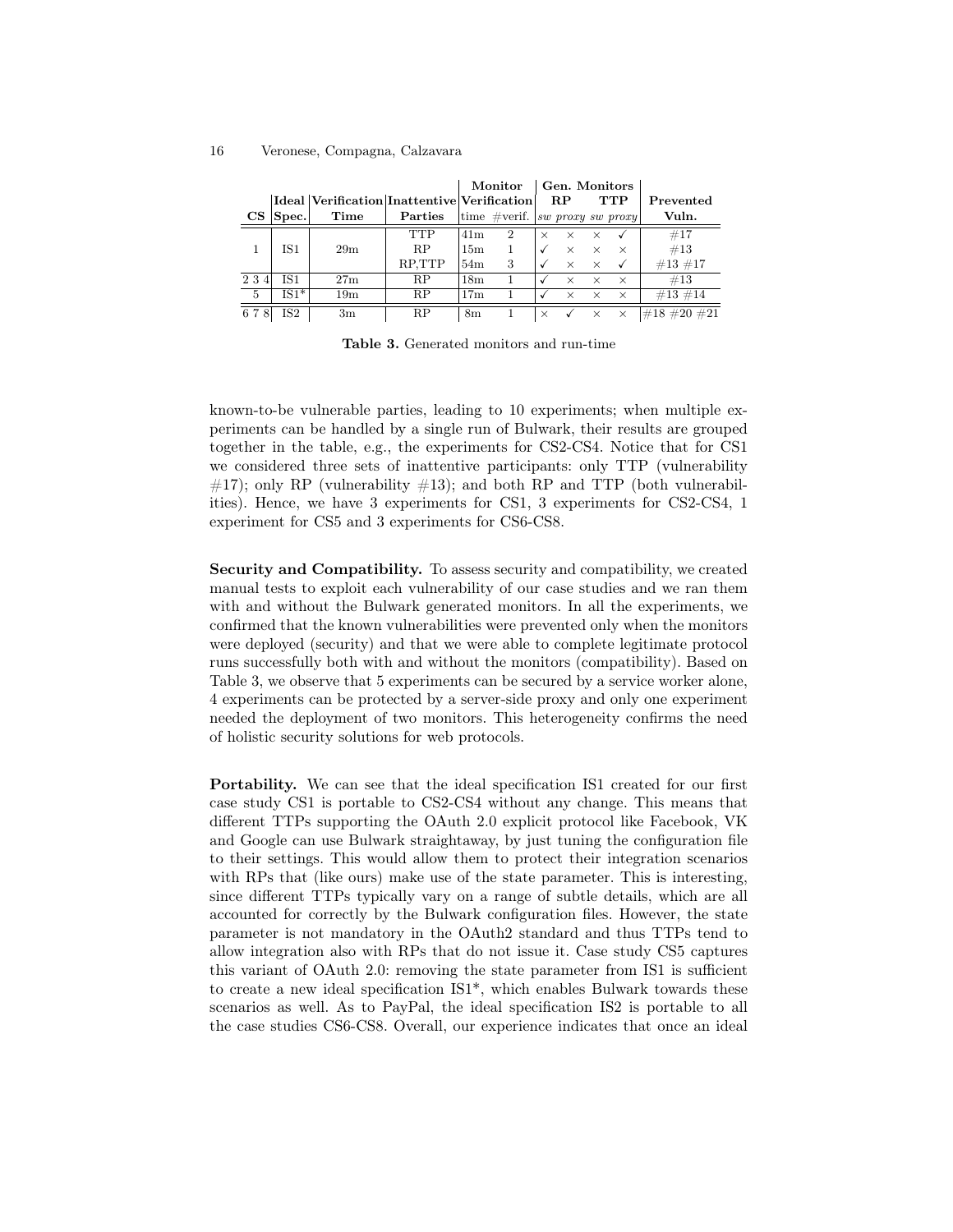specification is created for a protocol, then it is straightforward to reuse it on other integration scenarios based on the same protocol.

Performance. We report both the time spent to verify the ideal specification (Verification Time) as well as the time needed to verify the monitors (Monitor Verification). Both steps are performed offline and just once, hence the times in the table are perfectly fine for practical adoption. Verifying the ideal specification never takes more than 30 minutes, while verifying the monitors might take longer, but never more than one hour in our experiments. The time spent in the latter step depends on how many runs of ProVerif are required to reach a secure monitored specification (see the very end of Section [5.2\)](#page-11-0). For example, the first experiment runs ProVerif twice (cf. #verif.) and requires 41 minutes, while the second experiment runs ProVerif just once and thus takes only 15 minutes.

# 7 Conclusion

In this paper we identified shortcomings in previous work on the security monitoring of web protocols and proposed Bulwark, the first holistic and formally verified defensive solution in this research area. Bulwark combines state-of-theart protocol verification tools (ProVerif) with modern web technologies (service workers) to reconcile formal verification with practical security. We showed that Bulwark can generate effective security monitors on different case studies based on the OAuth 2.0 protocol and the PayPal payment system.

As future work, we plan to extend Bulwark to add an additional protection layer, i.e., on client-side communication based on JavaScript and the postMessage API. This is important to support modern SDKs making heavy use of these technologies, like the latest versions of the PayPal SDKs, yet challenging given the complexity of sandboxing JavaScript code [\[3\]](#page-17-22). On the formal side, we would like to strengthen our definition of "inattentive" participant to cover additional vulnerabilities besides missing invariant checks. For example, we plan to cover participants who forget to include relevant security headers and are supported by appropriately configured monitors in this delicate task. Finally, we would like to further engineer Bulwark to make it easier to use for people who have no experience with ProVerif, e.g., by including support for a graphical notation which is compiled into ProVerif processes, similarly to the approach in [\[10\]](#page-17-23).

Acknowledgments. Lorenzo Veronese was partially supported by the European Research Council (ERC) under the European Unions Horizon 2020 research (grant agreement No 771527-BROWSEC).

# References

<span id="page-16-0"></span>1. Bulwark Case Studies, <https://github.com/secgroup/bulwark-experiments>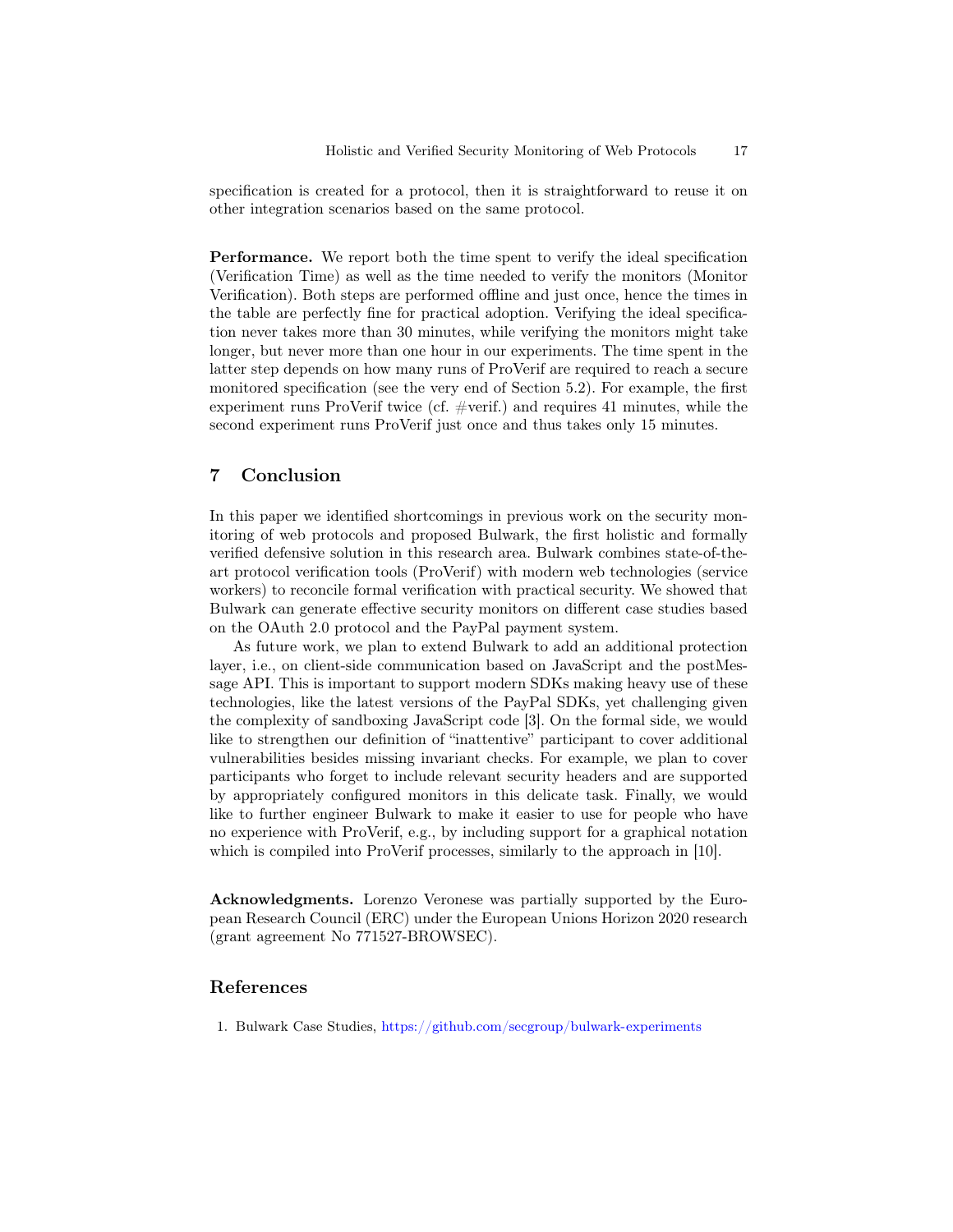- 18 Veronese, Compagna, Calzavara
- <span id="page-17-18"></span>2. Bulwark: Holistic and Verified Security Monitoring of Web Protocols (Technical Report), <https://secgroup.github.io/bulwark-experiments/report.pdf>
- <span id="page-17-22"></span>3. Acker, S.V., Sabelfeld, A.: JavaScript Sandboxing: Isolating and Restricting Client-Side JavaScript. In: FOSAD 2016. LNCS 9808, Springer
- <span id="page-17-4"></span>4. Bansal, C., Bhargavan, K., Maffeis, S.: Discovering concrete attacks on website authorization by formal analysis. In: CSF 2012. IEEE
- <span id="page-17-19"></span>5. Blanchet, B.: An efficient cryptographic protocol verifier based on prolog rules. In: CSFW 2001. IEEE
- <span id="page-17-20"></span>6. Blanchet, B.: Automatic verification of correspondences for security protocols. J. Comput. Secur. 17(4), 363–434 (Dec 2009)
- <span id="page-17-24"></span>7. Blanchet, B., Smyth, B., Cheval, V., Sylvestre, M.: Proverif 2.00: Automatic cryptographic protocol verifier, user manual and tutorial
- <span id="page-17-7"></span>8. Calzavara, S., Focardi, R., Maffei, M., Schneidewind, C., Squarcina, M., Tempesta, M.: WPSE: Fortifying web protocols via browser-side security monitoring. In: USENIX Security 18. USENIX Association (2018)
- <span id="page-17-14"></span>9. Calzavara, S., Focardi, R., Squarcina, M., Tempesta, M.: Surviving the web: A journey into web session security. ACM Comput. Surv. 50(1), 13:1–13:34 (2017)
- <span id="page-17-23"></span>10. Carbone, R., Compagna, L., Panichella, A., Ponta, S.E.: Security threat identification and testing. In: ICST 2015. IEEE Computer Society (2015)
- <span id="page-17-10"></span>11. Compagna, L., dos Santos, D., Ponta, S., Ranise, S.: Aegis: Automatic enforcement of security policies in workflow-driven web applications. In: CODASPY 2017. ACM
- <span id="page-17-15"></span>12. Fett, D., Küsters, R., Schmitz, G.: The web sso standard OpenID connect: In-depth formal security analysis and security guidelines. In: CSF 2017. IEEE
- <span id="page-17-3"></span>13. Fett, D., Küsters, R., Schmitz, G.: A comprehensive formal security analysis of OAuth 2.0. CCS 2016, ACM (2016)
- <span id="page-17-13"></span>14. Guha, A., Krishnamurthi, S., Jim, T.: Using static analysis for ajax intrusion detection. WWW '09, ACM (2009)
- <span id="page-17-12"></span>15. Hardt, D.: The OAuth 2.0 Authorization Framework. RFC 6749 (Oct 2012)
- <span id="page-17-8"></span>16. Li, W., Mitchell, C.J., Chen, T.: OAuthGuard: Protecting User Security and Privacy with OAuth 2.0 and OpenID Connect. In: SSR 2019
- <span id="page-17-11"></span>17. li, X., Xue, Y.: BLOCK: A Black-bOx approach for detection of state violation attacks towards web applications. In: ACSAC 2011 (2011)
- <span id="page-17-16"></span>18. Lodderstedt, T., McGloin, M., Hunt, P.: OAuth 2.0 Threat Model and Security Considerations. RFC 6819 (Jan 2013)
- <span id="page-17-5"></span>19. Pellegrino, G., Balzarotti, D.: Toward Black-Box Detection of Logic Flaws in Web Applications. In: NDSS 2014
- <span id="page-17-21"></span>20. Pironti, A., Jürjens, J.: Formally-Based Black-Box Monitoring of Security Protocols. In: ESSOS 2010. Springer
- <span id="page-17-6"></span>21. Sudhodanan, A., Armando, A., Carbone, R., Compagna, L.: Attack Patterns for Black-Box Security Testing of Multi-Party Web Applications. In: NDSS 2016
- <span id="page-17-2"></span>22. Sun, S.T., Beznosov, K.: The devil is in the (implementation) details: an empirical analysis of OAuth SSO systems. In: CCS 2012. ACM
- <span id="page-17-1"></span>23. Wang, R., Chen, S., Wang, X., Qadeer, S.: How to Shop for Free Online – Security Analysis of Cashier-as-a-Service Based Web Stores. In: S&P. IEEE
- <span id="page-17-0"></span>24. Wang, R., Chen, S., Wang, X.: Signing Me onto Your Accounts through Facebook and Google: a Traffic-Guided Security Study of Commercially Deployed Single-Sign-On Web Services. In: S&P 2012. IEEE
- <span id="page-17-17"></span>25. Wang, R., Zhou, Y., Chen, S., Qadeer, S., Evans, D., Gurevich, Y.: Explicating SDKs: uncovering assumptions underlying secure authentication and authorization. In: USENIX 2013
- <span id="page-17-9"></span>26. Xing, L., Chen, Y., Wang, X., Chen, S.: InteGuard: Toward Automatic Protection of Third-Party Web Service Integrations. In: NDSS 2013 (2013)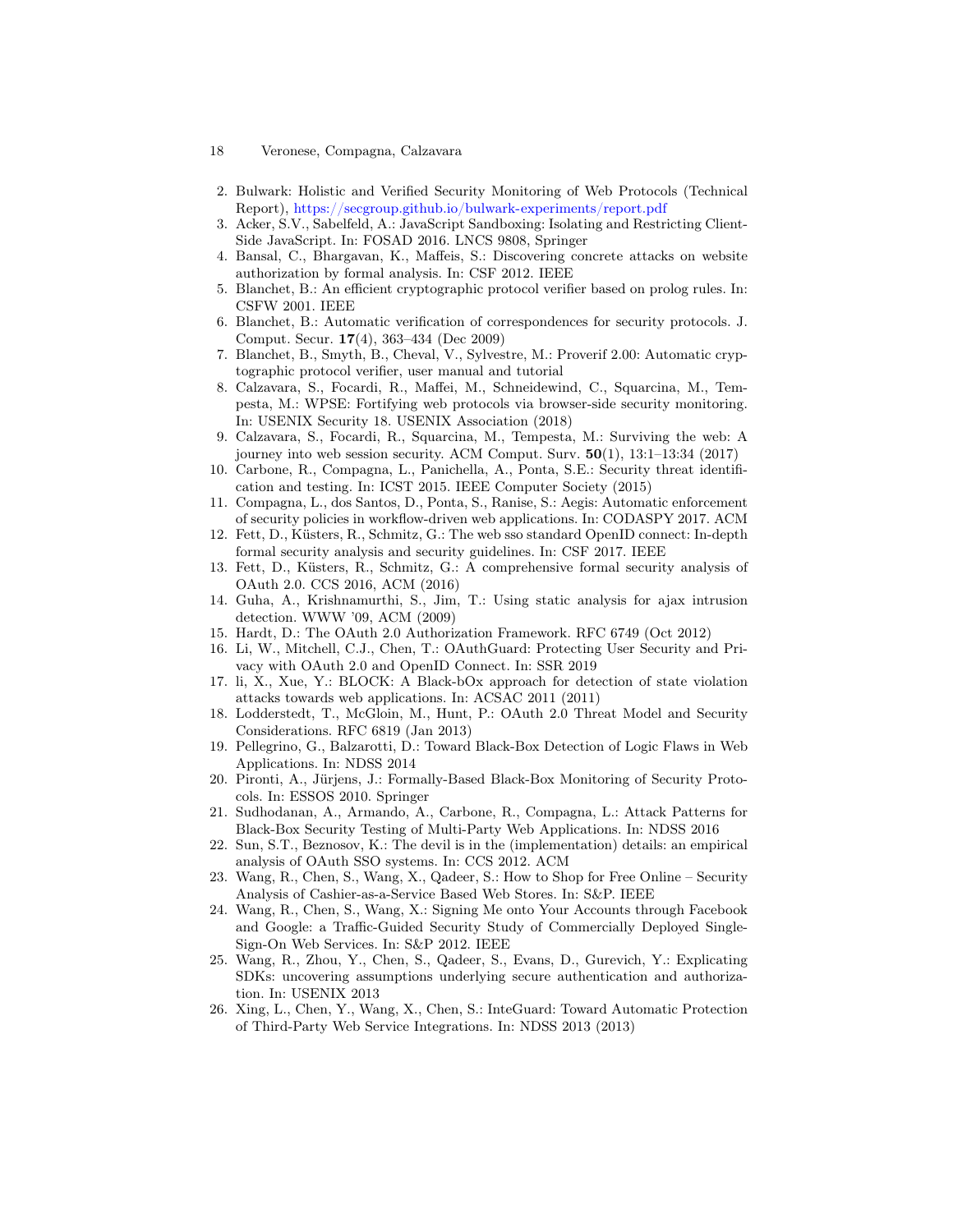# A Background on PayPal Standard

We describe here the PayPal Standard Checkout (Fig. [4\)](#page-18-0), one of the most used protocols in CaaS scenarios, that distinguishes itself for the usage of Instant Payment Notification (IPN) messages on the back channel between RP and TTP. The protocol starts when the UA initiates the checkout at RP (step 1). An hidden form is sent back to the UA, that when submitted triggers a request to the TTP (steps 2-3). The form includes: merchant\_id, the identifier registered for RP at TTP; amount, the total amount that needs to be payed; invoice\_id, the identifier of the current invoice; red\_uri, the URI at RP to which the user is redirected when the payment is completed; notif\_uri, the URI at RP to which the TTP will send IPN notifications. These URLs needs to be pre-registered on the PayPal website before they are used. The UA authenticates with the TTP and confirms the payment (steps 4-5). Upon confirmation the TTP redirects the UA to the red\_uri of RP, that sets the status of the invoice to Processing. At a later point in time, the TTP sends an IPN notification to the RP notif\_uri to confirm the successful payment (step 8). This request contains all the previous payment information received at step 3 and two new fields: payer\_id, the identifier of the user that confirmed the payment; and signature, a signature or MAC issued by the TTP that guarantees the message authenticity. The RP verifies the validity of the payment data in a back channel exchange with the TTP (steps 8-9) and acknowledges the reception of the notification (step 11). The RP sets the status of the invoice to *Payed* and notifies the user. Also for this protocol various attacks have been reported, e.g., [\[23,](#page-17-1) [19,](#page-17-5) [21\]](#page-17-6), here an example.



<span id="page-18-0"></span>Fig. 4. PayPal Standard IPN Flow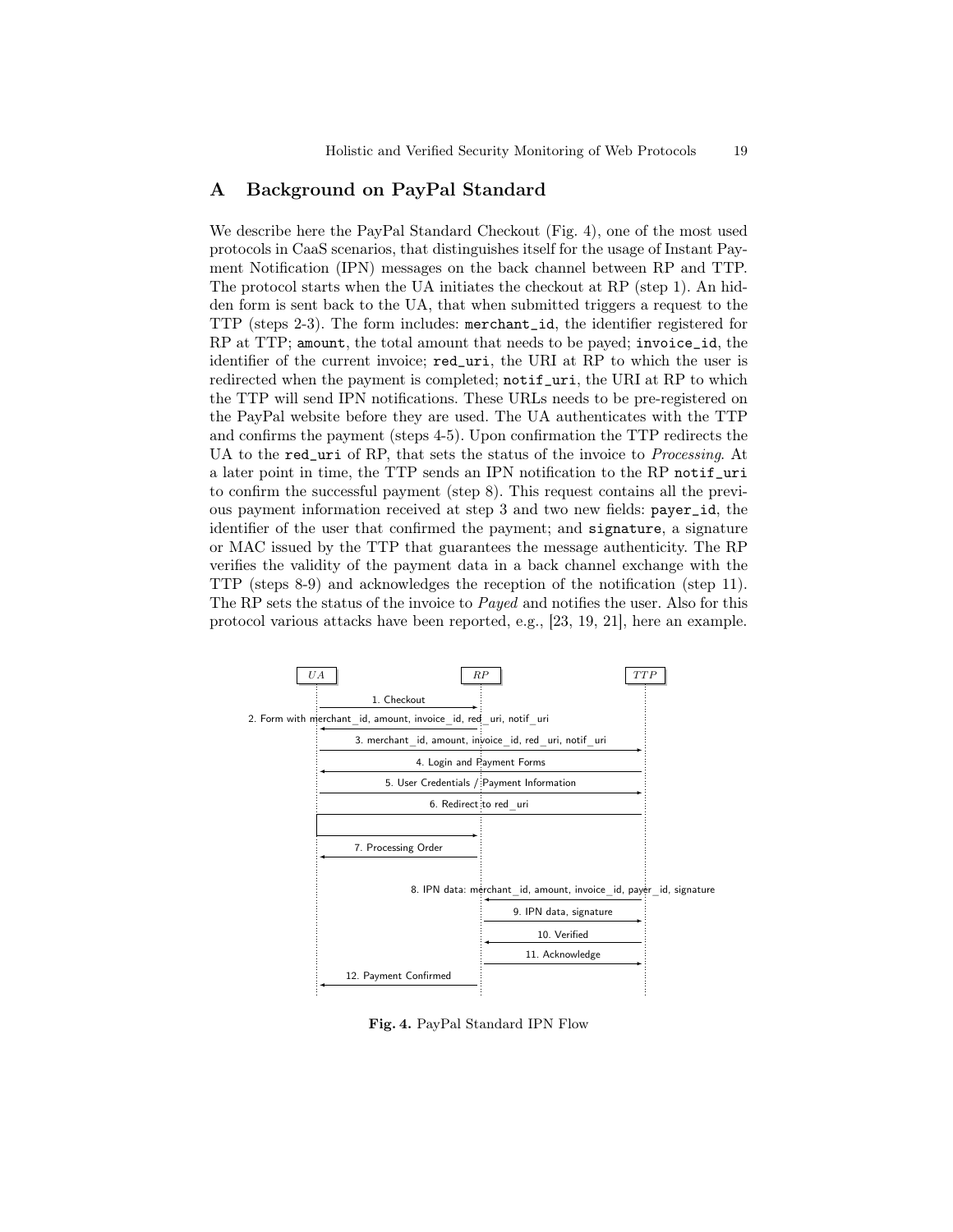Shop for free by malicious *PayeeId* replay [\[21,](#page-17-6) [19\]](#page-17-5). An attacker can replace the RP's PayPal account (merchant\_id) with her own in the first connection to the TTP at step 2. This way the attacker can buy products at RP for free, paying herself rather than the RP. The RP can prevent this attack by checking that the merchant\_id value at step 8 matches the one that was generated at step 2.

# B Monitored Specification and Monitor Generation

This section provides more details about Bulwark, with special focus on the two monitor generation functions. In particular, we use again Example [1](#page-12-1) to describe fragments of ideal specifications, inattentive participants and monitored specifications in ProVerif+WebSpi. For the complete specifications, configuration files and generated monitors we refer the interested reader to our package [\[1\]](#page-16-0).

```
1 let RPApp(h:Host, fb:Host) =2 let redur = uri(https(), h, callbackpath(), nullParams() in
3 (
 4 (in(httpServerRequest,(u:Uri, hs:Headers, = httpGet(), corr :bitstring));
 5 let uri(= <i>https</i>(), = h, = <i>loginpath</i>(), = <i>nullParameters</i>()) = u in6 let cp = session_start(getCookie(hs), corr) in
 7 new state:bitstring;
 8 insert RPSessions(cp, state);
 9 let fb\_uri = uri(https(), fb, oauthpath(), codereqparams(appid, reduri, state)) in
10 event rp begin(h, fb, cp, \text{appid}, \text{reduri}, \text{state});11 out(http\overline{ServerResponse}, (u, httpOk(pagewithlink(fb<sup>uri</sup>)), cp, unsafeUrl(), corr)))
12 |
13 (in(httpServerRequest,(u:Uri, hs:Headers, = httpGet(), corr:bitstring));<br>14 let uri(=https(),=h,=callbackpath(), coderesparams(code, state)) = \alphalet uri(=https(),=h,= callbackpath(), coderesparams(code,state)) = u in
15 get RPSessions(= getCookie(hs), = state) in
16 let req\_uri = uri(https(), fb, tokenpath(), tokenreqparams(appid, reduri, appsecret, code) in
17 new ncorr : bitstring;
18 out(httpServerRequest,(req_uri, headers(noneUri, nullCookiePair (), notajax ()), httpGet(), ncorr ));
19 in(httpServerResponse,(
           = \text{reg} \quad \text{uri}, \text{http0k}(tokenresjson(token)), cp1 : CookiePair, rp1 : ReferrerPolicy, = \text{ncorr}));
20 event \mathsf{rp\_end}(h, fb, cp, \mathsf{appid}, \mathit{redur}, \mathsf{appsecret}, \mathit{state}, \mathit{code}, \mathit{token});21 out(httpServerResponse, (u, httpOk(success))), cp, noReferer(), corr))).
```
#### Fig. 5. RP Process

### <span id="page-19-0"></span>B.1 Ideal Specification.

We model the protocol as a set of ProVerif+WebSpi processes and queries [\[7\]](#page-17-24). Fig. [5](#page-19-0) presents the model of the RP process that handles two requests: an HTTP GET to its login path (message 1 of Fig. [3](#page-12-0)  $\rightarrow$  lines 4-11 of Fig. [5\)](#page-19-0) and a GET to the OAuth callback path (message 7 of Fig.  $3 \rightarrow$  lines 13-20 of Fig. [5\)](#page-19-0). The new, save and check operations of Fig. [3](#page-12-0) respectively correspond to lines 7, 8 and 15 of Fig. [5.](#page-19-0) We use a ProVerif table to represent the session storage of the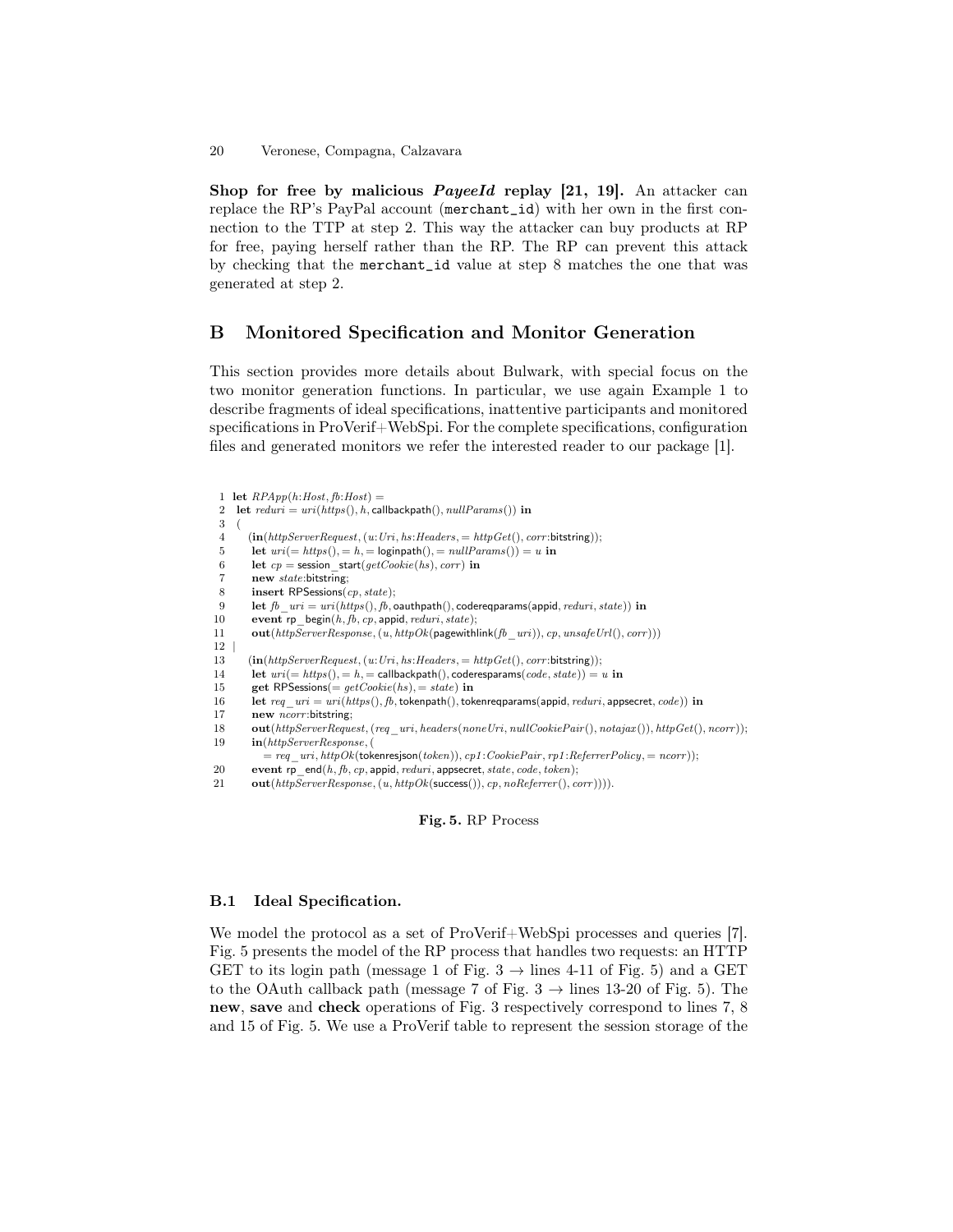Algorithm 1 Proxy Generation Function (Excerpt)

<span id="page-20-0"></span>

|                         | <b>Input:</b> Process $P$                                                                    |
|-------------------------|----------------------------------------------------------------------------------------------|
|                         | <b>Variables:</b> $known = \emptyset$ , $buffers = \emptyset$ , $delayedExpress = \emptyset$ |
|                         | 1 procedure $a2m^p(P)$                                                                       |
| $\boldsymbol{2}$        | if $P$ is 0 then                                                                             |
| 3                       | return $flushBuffers()$ ; 0                                                                  |
| $\overline{\mathbf{4}}$ | else if P is let $d = t$ in P' then                                                          |
| 5                       | if $t \in known$ then                                                                        |
| $\,6$                   | $known \leftarrow known \cup \{d\}$                                                          |
| 7                       | return let $d = t$ in $a2m^p(P')$                                                            |
| 8                       | $delayedExps \leftarrow delayedExps \cup \{let d = t\}$                                      |
| 9                       | return $a2m^p(P)$                                                                            |
| 10                      | else if P is insert $table(t)$ ; P' then                                                     |
| 11                      | if $t \in known$ then                                                                        |
| 12                      | return insert $table(t); a2m^p(P')$                                                          |
| 13                      | $delayedExps \leftarrow delayedExps \cup \{insert \ table(t)\}$                              |
| 14                      | return $a2m^p(P)$                                                                            |
| 15                      | else if P is new $a$ ; P' then                                                               |
| 16                      | return $a2m^p(P)$                                                                            |
| 17                      | else if P is $in(c, d)$ ; P' then                                                            |
| 18                      | $known \leftarrow known \cup \{d\}$                                                          |
| 19                      | $buffers \leftarrow buffers \cup \{(mch(c), d)\}$                                            |
| 20                      | return in(c, d); $a2m^p(P')$                                                                 |
| 21                      | else if P is out $(c, t)$ ; P' then                                                          |
| 22                      | $known \leftarrow known \cup \{t\}$                                                          |
| 23                      | return $flushBuffers()$ ;                                                                    |
| 24                      | $\inf(mch(c), t); doChecks(delayed Express); \text{out}(c, t); a2m^p(P')$                    |

RP, that is indexed by the user cookie  $(cp)$  (the equivalent of  $sid(UA)$  in Fig. [3\)](#page-12-0). The event statements at lines 10 and 20 are part of the security specification and explicitly label security relevant events on which queries are defined. As an example, the following query, that represents a typical authentication property, states that when the UA reaches the end of the protocol in the callback path of RP, there need to be a corresponding explicit start of the protocol at RP:

query ...; event( $u$ a end $(b, h, idph, state, code)$  $\wedge$  event(rp\_end(h, idph, c, aid, reduri, sec, state, code, token))  $\implies$  event (rp begin(h, idph, c, aid, reduri, state)).

# B.2 Monitored Specification

Inattentive Participants. The inattentive RP generated by Bulwark is obtained by removing every insert, get and pattern match from the process in Fig. [5](#page-19-0) except those that select the URL path to handle just after the reception of a message (lines 5, 14). This is the case because the inattentive RP still needs to be interoperable with the original process.

Proxy Monitors. Once Bulwark has generated the inattentive variant of the protocol, it applies the  $a2m^p$  function (Algorithm [1\)](#page-20-0) to the ideal RP process. The function is a modified version of the  $a2m$  function of [\[20\]](#page-17-21). It takes as input a ProVerif process P and returns the associated proxy monitor process. Specifically, each time  $P$  sends  $/$  waits for data on the channel  $c$ , the monitor interposes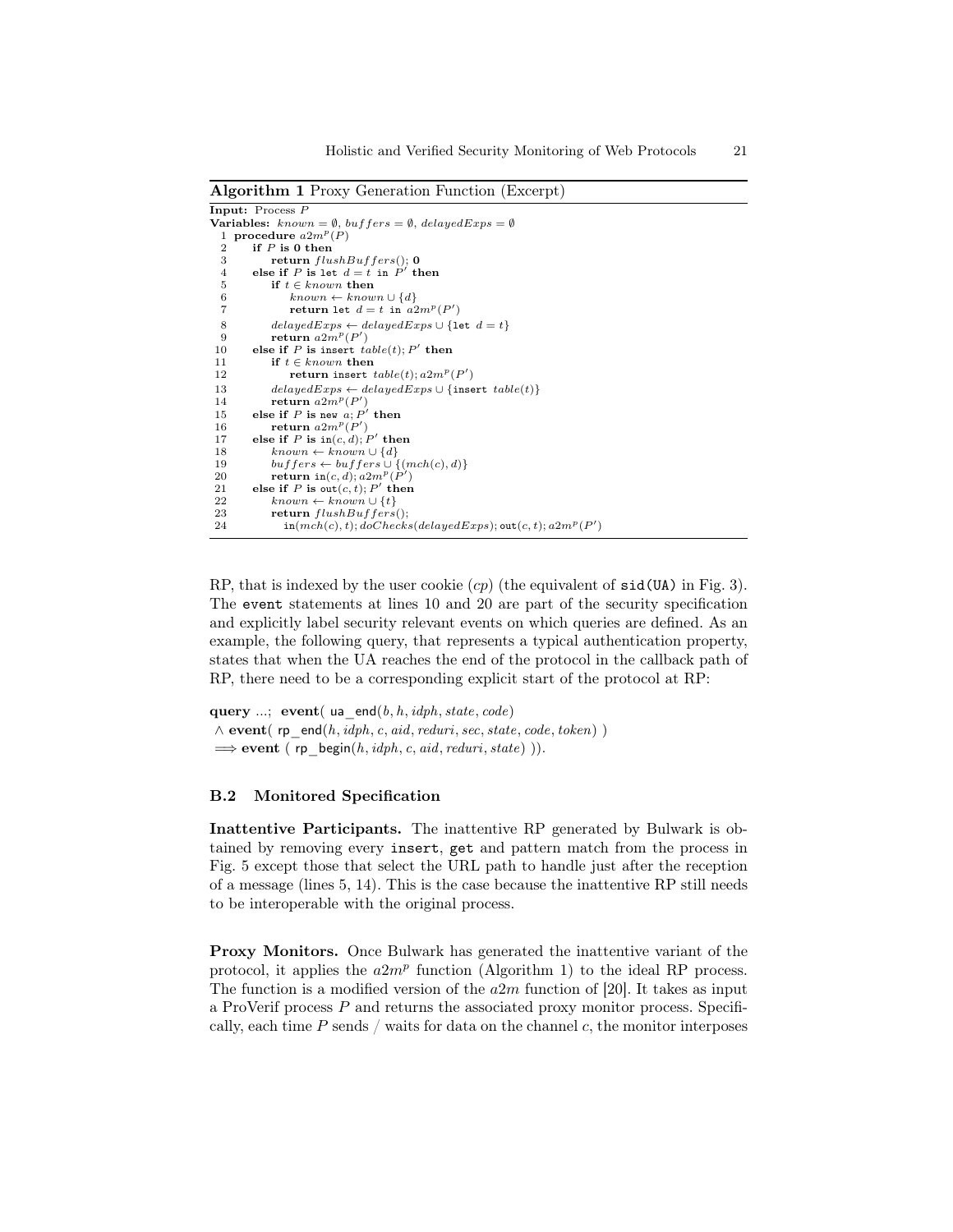and relays the message from / to P over a new channel  $mch(c)$ , after performing appropriate security checks. The function makes use of three variables: known tracks the values that are part of the knowledge of the monitor; buffers tracks all the messages that are received by the monitor and needs to be relayed to the process;  $delayedExps$  tracks the expressions that cannot be immediately executed by the monitor since they predicate on values that are not part of the known variables. When the knowledge is updated with the correct values, the monitor applies these delayed expressions to the newly available data.

We describe the function by examples, showing how lines  $4 - 11$  of Fig. [5](#page-19-0) are translated by Algorithm [1.](#page-20-0) Part of the output process is shown in Fig. [6.](#page-22-0) Note that Bulwark applies some minor optimizations to the output process, such as removing unused variables and applying some rewriting rules to destructors and constructors.

- $-$  Lines 4-6 of Fig. [5,](#page-19-0) Lines 4-6 of Fig. [6](#page-22-0): The input process receives an HTTP request and does a pattern-match on the URL to select the login path. For every  $in(c, d)$  that is executed by the input process, a corresponding in is executed by the monitor. This operation increases the knowledge of the monitor by the value  $d$  and the received data is buffered (lines 18-21 of Alg. [1\)](#page-20-0).
- $-$  Lines 7-9 of Fig. [5](#page-19-0): The process generates a new state parameter, it inserts it into the session storage and creates a login URI. The new operations are not executed by the monitor, they can only be executed by the monitored party (lines 16-17 of Alg. [1\)](#page-20-0). The insert statement at line 8 cannot be executed by the monitor since it does not know yet the value of state that has been generated by the monitored entity: the expression is thus delayed (lines 11-15 of Alg. [1\)](#page-20-0). The same applies for the let at line 9.
- Line 11 of Fig. [5,](#page-19-0) Lines  $7-14$  Fig. [6](#page-22-0): The process sends an HTTP response containing the generated URI. For every  $\text{out}(c, t)$  of the input process, the monitor first sends it all the buffered data (line 7 of Fig. [6\)](#page-22-0) then waits for the monitored application to send  $t$  on the channel between the monitor and the application  $(mch(c))$ . When t is received (line 8 of Fig. [6\)](#page-22-0), the knowledge of the monitor is increased by  $t$ . This enables the monitor to execute all the expressions that have been delayed in the previous steps  $(doChecks(delayedExps))$ . This includes the insert statement at line 13 (Fig. [6\)](#page-22-0). Finally the monitor executes the out operation (lines 22-25 of Alg. [1\)](#page-20-0).

In summary, the proxy receives HTTP connections in place of the monitored RP (lines 4 or 16), then, depending on the values that are available in the request it could decide to execute some checks (as in line 29) or to forward the request (lines 7 and 20). When the request is forwarded, it waits for the response from the monitored application, then it executes the remaining invariant checks (as in lines 9-13) and sends the response to the UA (line 14).

Service Worker Monitors. Bulwark then applies the  $a2m^{sw}$  function to the RP process. The function is defined in terms of the  $a2m^p$  and its main respon-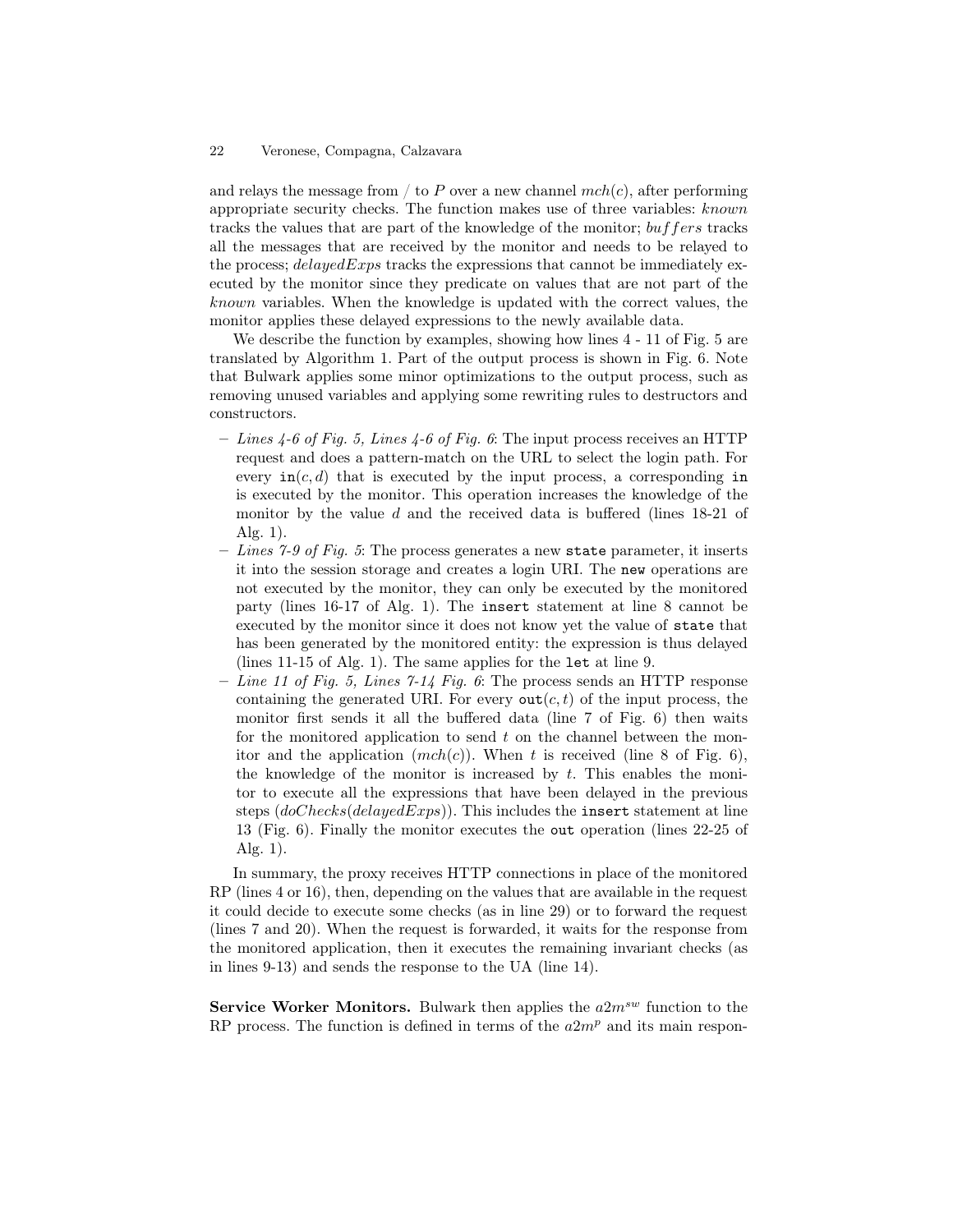```
1 let RPProw(h:Host, fb:Host) =
```

```
2 let redur = uri(https(), h, \text{callbackpath}(), nullParams()) in
```
- 3 (
- 4 (in(httpServerRequest,(u:Uri, hs:Headers, cs\_1001:HttpRequest, corr:bitstring));
- 5 let  $(uri(=https(),=h,=loginputh(),=null\overline{P}arams()) = u$  in
- 6 let  $(= httpGet()) = cs_1001$  in
- 7 out $(mC_1_1_1_2, k, cs_1_1001, corr));$
- $8 \quad \textbf{in} (mC_11_in, (cs_1102 : Uri, cs_1100 : HttpResponse, cp:CookiePair, cs_1101 : Referrer Policy, = corr));$ 9 let  $(ht\bar{p}O\bar{k}(page withlink(uri(=\bar{h}tps(),=\bar{fb},=\bar{a}authpath(),$
- $codereqparams(= appid = 10 11 reduri, state)))) = cs 1100$  in
- 12 let  $(= uri(https(), h, loginput(), nullParams()) = cs\_1102$  in<br>13 insert  $MBPS_{essions}(cr, state)$ .
- 13 insert *MRPSessions*(*cp*, *state*);<br>14 **out**(*httpServerResponse*,(*cs* 11
- $out(httpServerResponse, (cs_1102, cs_1100, cp, cs_1101, corr)))$
- 15 |
- 16 (in(httpServerRequest,(u:Uri, hs:Headers, cs\_1001 :HttpRequest, corr :bitstring));
- 17 let  $(uri(=https(),=h,= callbackpath(),coderesparams(code, state))) = u$  in
- 18 let  $(= httpGet()) = cs_1001$  in<br>29 get MRPSessions(=  $getCookie()$
- get  $MRPS$ essions(= getCookie(hs),= state) in
- <span id="page-22-0"></span>20 **out** $(mC_1_1_1_2, (u, hs, cs_1_1_0_1_1), corr$ ); ...

#### Fig. 6. RP Proxy Process

1 let  $RPS$ erviceWorker(b : Browser) =

- 2 let  $redur = uri(htips(), h, callbackpath(), nullParams())$  in
- 3  $\textbf{in}(serviceWorkerFetch(b), (u: Uri, cs 1000, sw~ref : Uri, sw~p:Page, sw~aj:Ajax));$
- 4 let  $(= httpGet()) = cs_1000$  in
- 5 let  $(uri(=https(),=h,\overline{=}~loginput(),=nullParameters()) = u$  in
- $6 \quad (\textbf{ out} (rawRequest(b), (u, cs\_1000, sw\_ref, sw\_p, sw\_aj));$
- $\textbf{in}(serviceWorkerResult(b), (= u, cs\_1100 : \textit{HttpResponse}, cs\_1101 : \textit{ReferencePolicy}, \; \textit{xd:XDR}, corr \text{:bitsstring}));$
- 8 let  $(httpOk(page with link(wri(= https(),=fb,= oauthpath(),$
- $codereqparams(=appid,=reduri, state))))$ ) = cs\_1100 in
- 9 insert  $MRP\mathcal{S}e$ ssions(b, state);
- 10  $out(s$ erviceWorkerSendHttpResponse(b),(u, cs\_1100, cs\_1101, xd, corr)))
- 11 else let  $(uri(=https(),=h,=callbackpath(),coderesparams(code, state))) = u$  in
- 12 ( get  $MRP\overline{S}e$ ssions(= b, = state) in
- 13 **out**( $\text{rawRequest}(b), (u, cs \_1000, sw \_ref, sw \_p, sw \_aj));$
- 14  $\text{in}(\text{serviceWorkerResult}(b), (= u, cs-1200 : \text{HttpResponse}, cs-1201 : \text{ReferencePolicy}, xd: XDR, corr : \text{bitstring}))$ ;
- 15 let  $(httpOk(success()) = cs \space 1200$  in
- 16 **out**(serviceWorkerSendHttpResponse(b),(u, cs\_1200, noReferrer(), xd, corr))).

<span id="page-22-1"></span>Fig. 7. RP Service Worker Process

sibilities are: (i) rewriting the proxy to be compatible with the service worker API; (ii) removing the channels and values that a service worker is not able to observe; (iii) joining the checks made by the UA process into the service worker. The output process is shown in Fig. [7.](#page-22-1) It first receives a fetch event (line 3), then branches on the URL to select which path to handle using ProVerif let/else construct (lines 5 and 11). The service worker differs from the reverse proxy in the channels it is able to observe and in the values it have access to. Service workers do not have access to back channels and can make http request only using the fetch API (rawRequest/serviceW orkerResult) (lines 6 and 13). Moreover, service workers do not have access to cookies, but they are implicitly bound to the browser session: a service worker can use the browser handle to model this implicit session (lines 9 and 12).